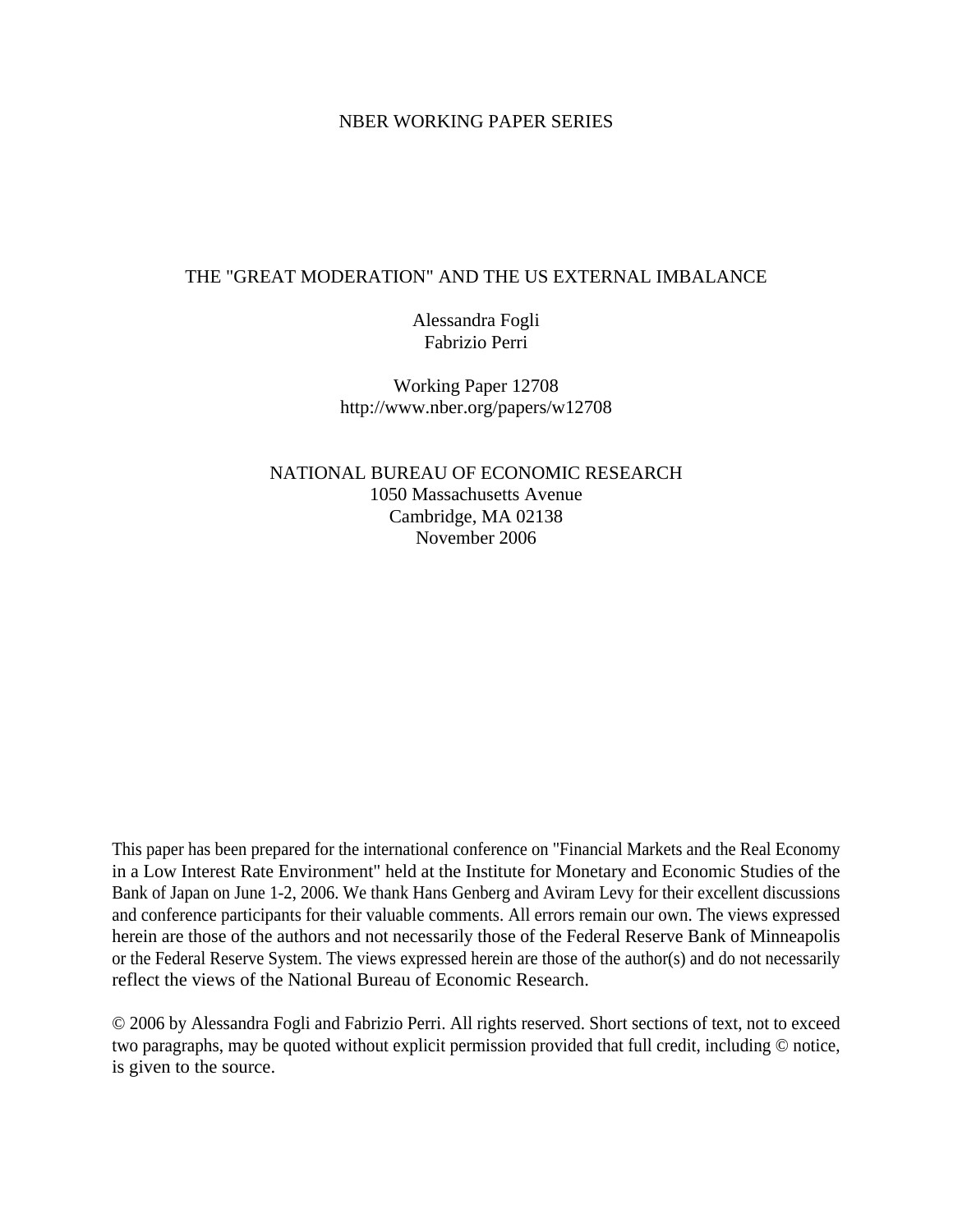The "Great Moderation" and the US External Imbalance Alessandra Fogli and Fabrizio Perri NBER Working Paper No. 12708 November 2006 JEL No. F32,F34,F41

### **ABSTRACT**

The early 1980s marked the onset of two striking features of the current world macro-economy: the fall in US business cycle volatility (the "great moderation") and the large and persistent US external imbalance. In this paper we argue that an external imbalance is a natural consequence of the great moderation. If a country experiences a fall in volatility greater than that of its partners, its relative incentives to accumulate precautionary savings fall and this results in an equilibrium permanent deterioration of its external balance. To assess how much of the current US imbalance can be explained by this channel, we consider a standard two country business cycle model in which households are subject to country specific shocks they cannot perfectly insure against. The model suggests that a fall in business cycle volatility like the one observed for the US relatively to other major economies can account for about 20% of the current total US external imbalance.

Alessandra Fogli Federal Reserve Bank of Minneapolis, Research Department 90 Hennepin Avenue, P.O. Box 291 Minneapolis, MN 55480-0291 afogli@stern.nyu.edu

Fabrizio Perri University of Minnesota Department of Economics 1169 Heller Hall Minneapolis, MN 55455 and NBER fperri@stern.nyu.edu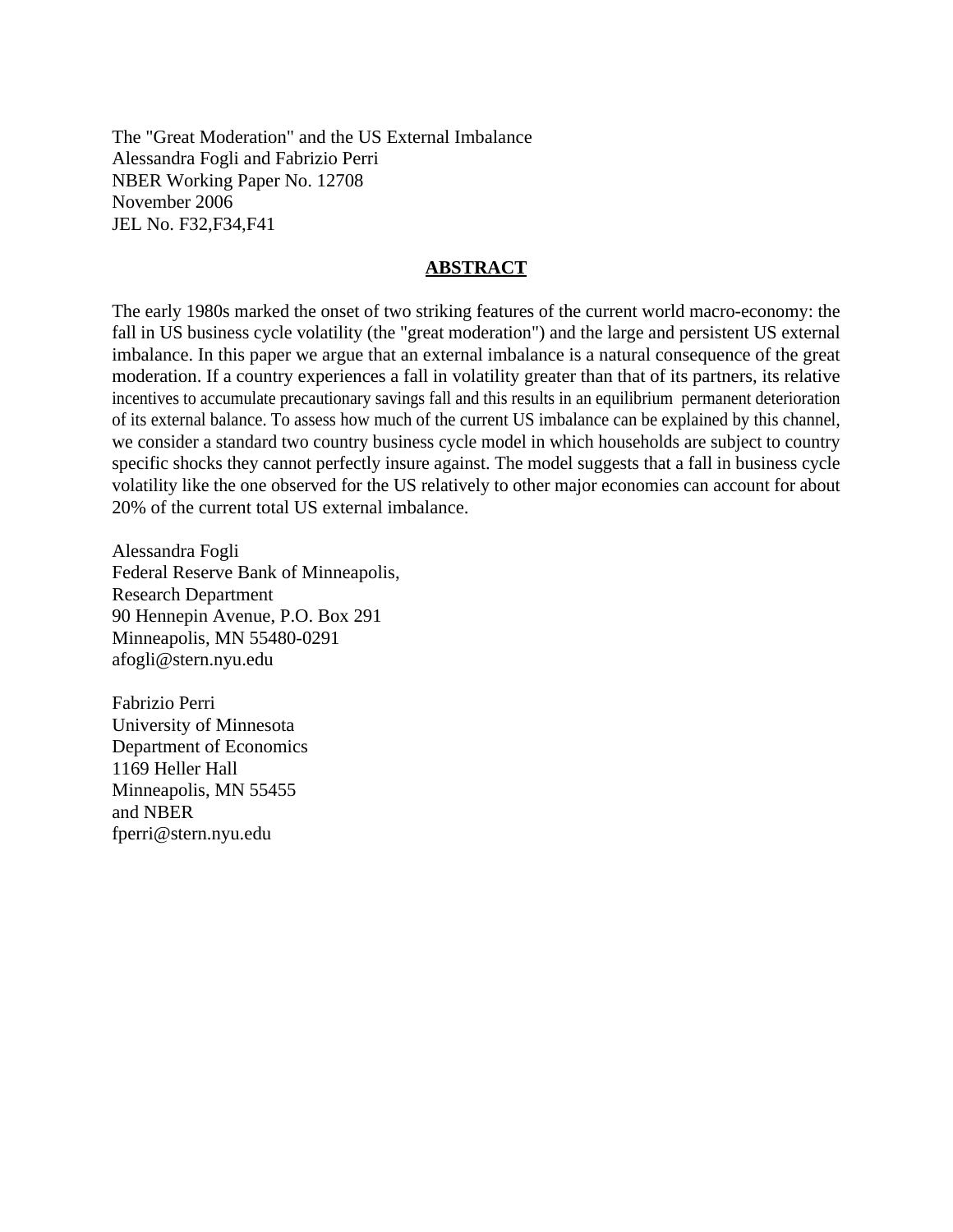## 1 Introduction

One of the most striking features of the US economy over the last twenty years has been a large reduction in business cycle volatility. This phenomenon, also known as the "great moderation", has been the topic of a large and growing debate among economists and policy-makers, which has focused mostly on explaining why it has occurred.<sup>1</sup> Most studies conclude that a significant part of the observed decline in macroeconomic volatility has been driven by a reduction in the volatility of the underlying macro shocks hitting the economy. This finding constitutes the starting point of our paper, which asks whether and to what extent the great moderation can explain another important phenomenon that has characterized the US economy in the last two decades, namely the large and persistent US external imbalance. The reason why we think there is such a connection is both empirical and theoretical.

Empirically, many researchers date the onset of the great moderation around 1983- 1984 (see for example Stock and Watson, 2003); interestingly, just around that time the current US external balance begun to deteriorate.

Theoretically, in a world in which country specific shocks cannot be perfectly insured, the equilibrium external balance of a country is affected by, among many other factors, the strength of its precautionary saving motive relative to that of its partners. This, in turn, is affected by the relative volatility of the shocks faced by the country. As the relative volatility of the shocks falls, a country faces less risk vis- $\hat{a}$ -vis its partners and, as a consequence, its precautionary motive is weakened and the component of its external assets accumulated for self insurance purposes falls. We develop this idea using a standard two country business cycle model with investment, in which the only internationally traded asset is a single non contingent bond. Moreover, each country faces a fixed limit on its international borrowing. In this framework country specific shocks cannot be perfectly insured, there is an explicit precautionary motive to save and we can numerically characterize the mapping between the relative volatility of the shocks hitting the two economies and the external balance of the two countries. We then use this mapping to quantitatively assess how much of the observed deterioration of the US net foreign asset position can be explained by the

 $1<sup>1</sup>$ A partial list of the relevant literature includes McConnell and Perez-Quiros (2000), Blanchard and Simon (2001), Ahmed, Levin, and Wilson (2002), Leduc and Sill (2003), Stock and Watson (2003), Bernanke (2004) and Arias, Hansen and Ohanian (2006).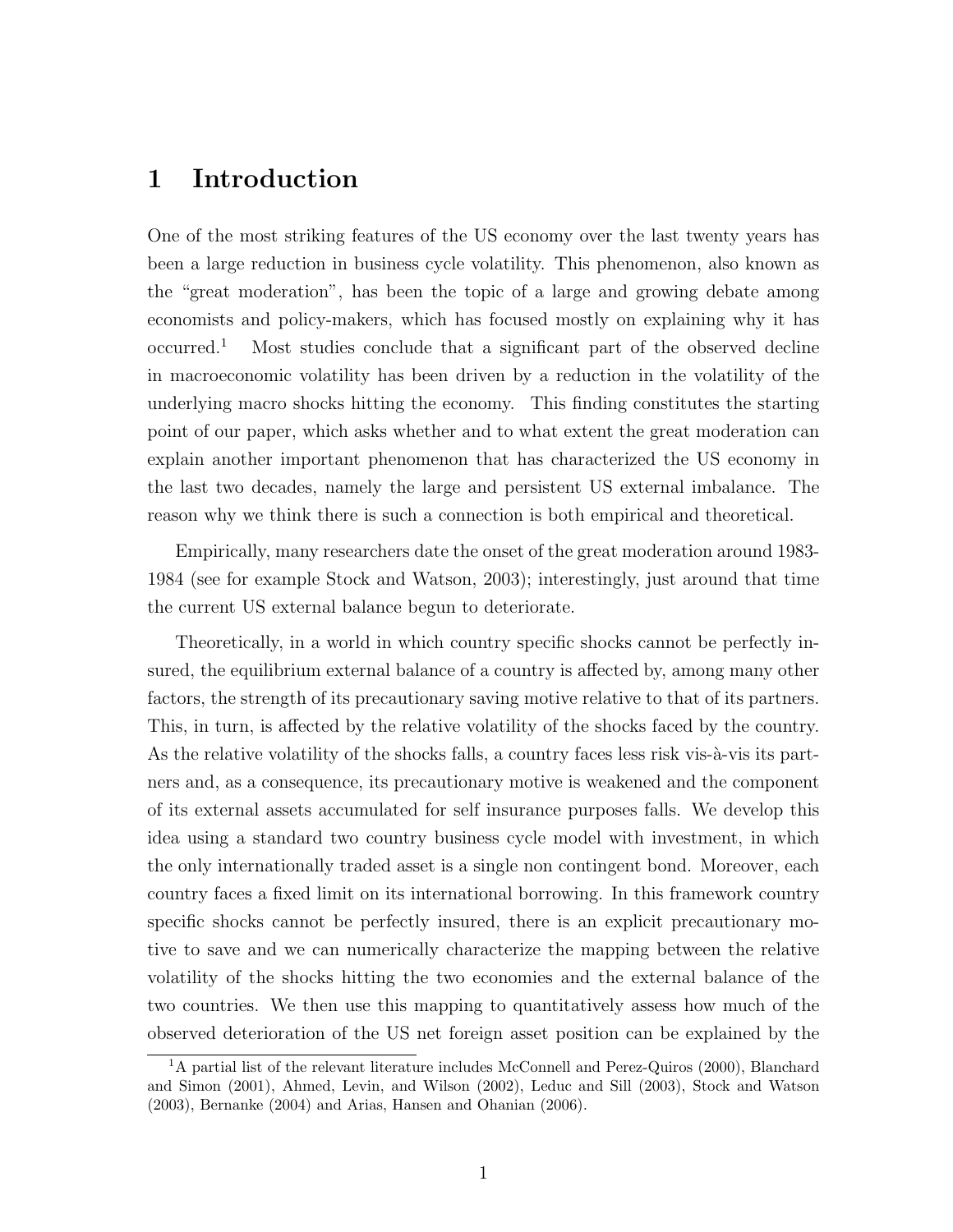reduction in the volatility of the US shocks. We find that, with reasonable parameterizations of the model, the great moderation can generate an external imbalance which is about 4.5% of GDP 25 years after its onset and reaches 7% of GDP in the long run. Actual US imbalances are quite larger than these numbers, nevertheless the imbalances explained by the great moderation are non-trivial and account for about 20% of the observed ones.

This paper contributes to the recent literature which attempts to assess the sustainability and the evolution of the current US imbalances (see for example Backus et al. 2006 , Edwards, 2005 or Obstfeld and Rogoff, 2005). Our contribution to this literature is that at least a part of the US imbalances are due to the efficient market response to an underlying structural change in the world economy and that, regarding that portion, we should not expect any sudden adjustment. Two recent papers also reach a similar conclusion. One is by Caballero, Fahri and Gourinchas (2006) who argues that part of the recent US imbalances can be explained by the different growth experiences of US, Japan, Europe and Emerging Markets. Another is by Mendoza, Quadrini and Rios-Rull (2006) who argue that US imbalances can be explained by the fact that the United States experienced a faster process of internal financial liberalization than the rest of the world.

Our work is also related to the research that studies the importance of precautionary saving in incomplete markets (see for example Ayiagari, 1995). These studies typically find that in a closed economy aggregate precautionary saving is quantitatively small because of general equilibrium effects. The higher the risk a country faces the larger the precautionary balance it will want to hold. However, as these balances increase returns to capital fall, curtailing the equilibrium amount of precautionary saving. Our study instead focuses on an open economy, so in a given country these general equilibrium effects are smaller and precautionary saving can become larger.

The paper is organized as follows. Section 2 provides some evidence relevant to our hypothesis. Section 3 presents the model. In section 4 we describe the experiment, discuss parameter values and present results. Section 5 concludes.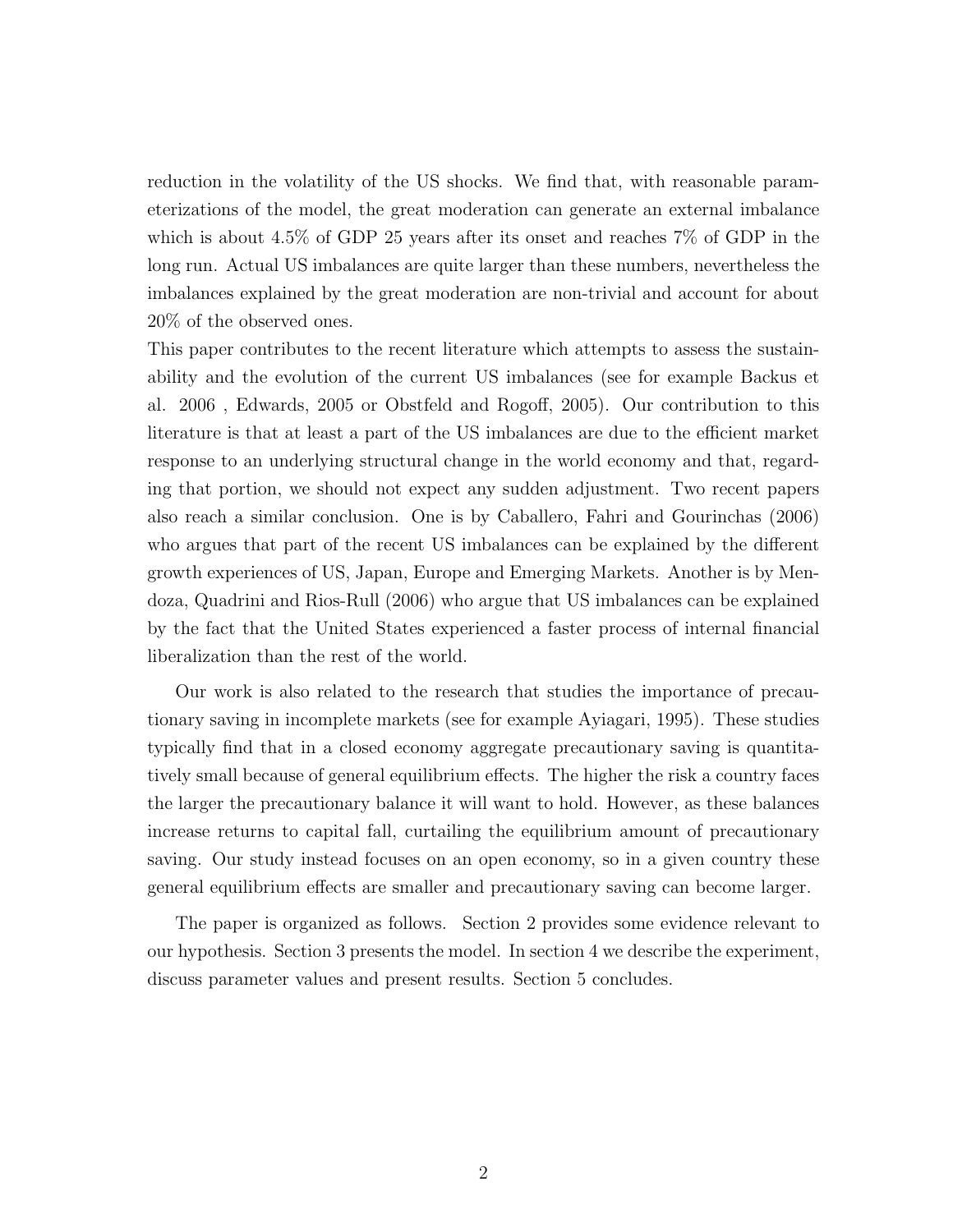## 2 Data

In this section we document some facts that are central to the hypothesis of this paper. First, we show that among large developed economies (US, Japan and the European Union, henceforth the G3) US has displayed the largest reduction in business cycles volatility; in other words, although the "moderation" has a been a world-wide phenomenon, only US has experienced a "great" one. Second, we document that the onset of the great moderation in the US has coincided with the beginning of the recent deterioration in the US net foreign asset position.

### 2.1 Business cycle volatility in the G3 Economies

Figure 1 reports several commonly used measures of business cycle fluctuations for the G3 economies for the period starting in the first quarter of 1960 and ending the last quarter of 2005. All data are from the OECD Quarterly National Accounts.

The panels in the first column (labeled growth rates) report the series for the quarterly log real GDP detrended using first differences, which emphasize very short term fluctuations. The panels in the second column (labeled HP) report log real GDP detrended using a Hodrick-Prescott filter with a smoothing parameter of 1600; this detrending method isolates cycles shorter than 32 quarters. The third and fourth columns report the same variable detrended using high-pass filters which exclude cycles longer than 60 (labeled HP60) and 80 quarters (labeled HP80), respectively. These high pass filters include the so called "medium run cycles" which contain a significant fraction of GDP cyclical variation (see for example Comin and Gertler, 2005) and thus of country specific risk. The panels clearly show the onset of the US great moderation around 1984 and show that the decline in the US business cycle volatility appears at several different frequencies. From figure 1 it also emerges that, as noted for example by Stock and Watson (2005), a decline in business cycles volatility occurred in Japan and in the European Union too, although its magnitude is not as large or as uniform across frequencies as in the US.

To get a better sense of the magnitude of the reduction in volatility, Table 1 below reports the percentage standard deviations of the series in figure 1 for the pre (1960.1-1983.4) and post-moderation (1984.1-2005.4) period, along with the change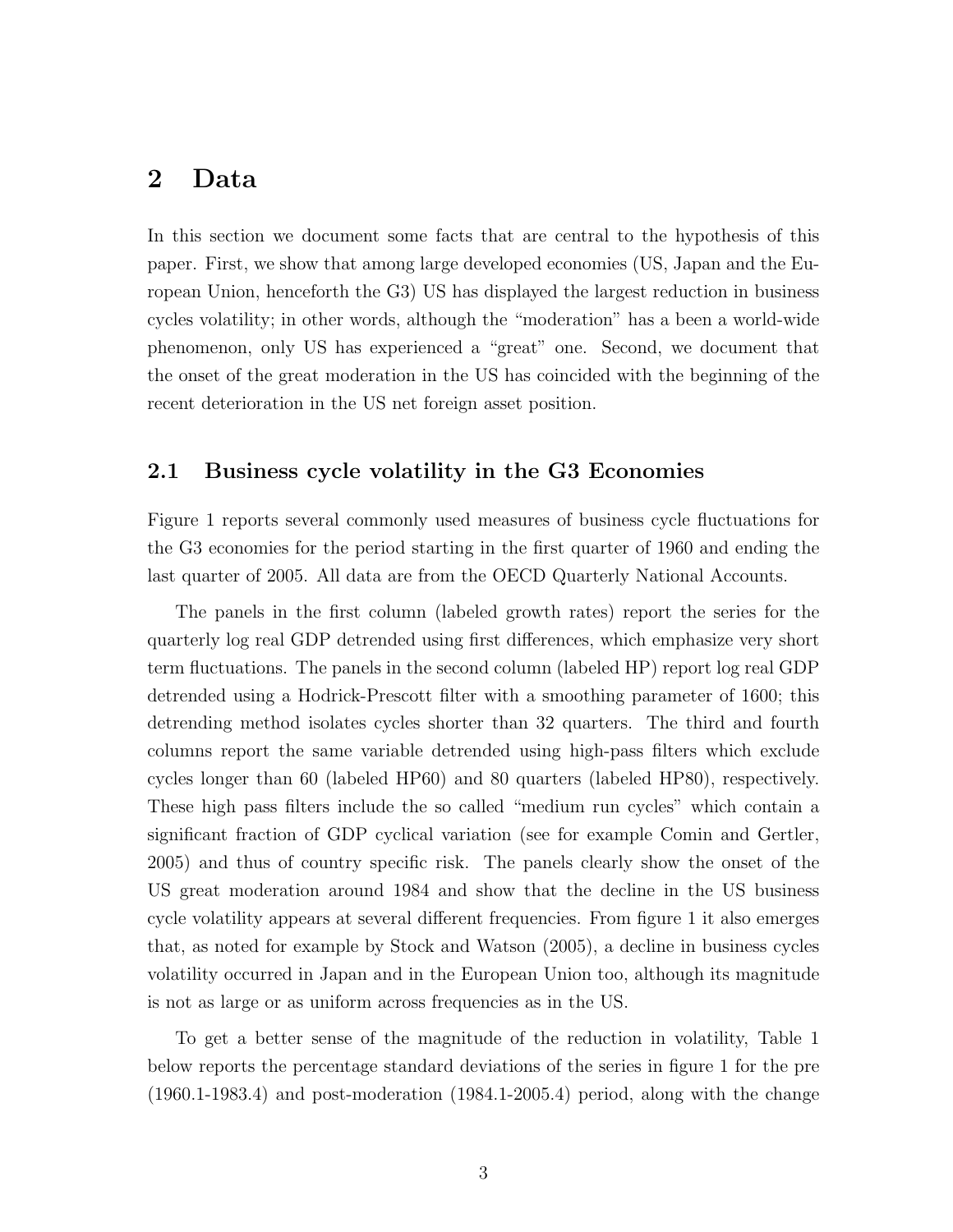

Figure 1: Business cycles in the G3 economies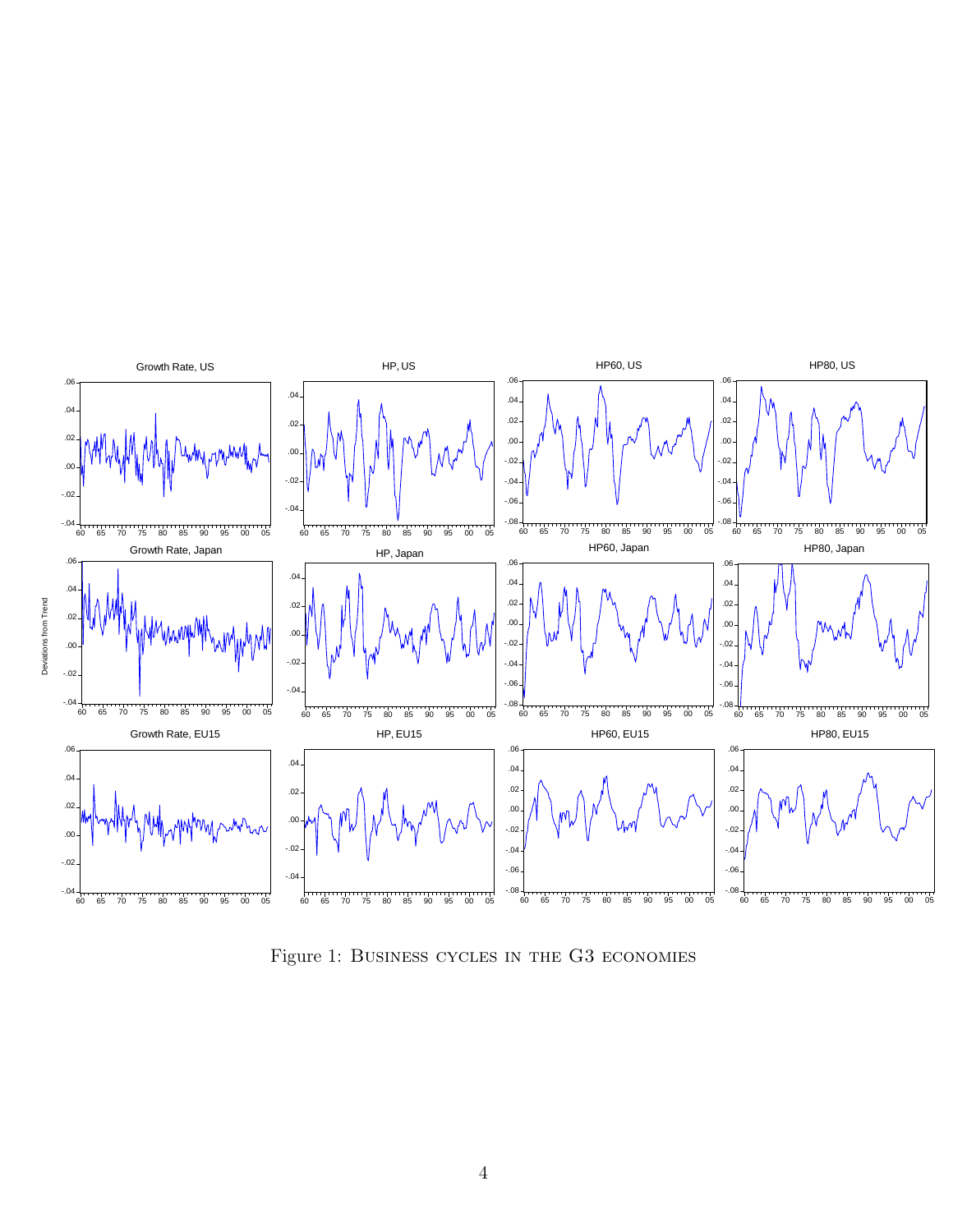in volatility across periods.<sup>2</sup> The key message of the table is that the US, regardless of the frequency, is the country which has experienced the largest reduction in volatility. Note for example how, in the European Union, high and medium run business cycle volatility, as captured by the HP80 filter, has actually slightly increased.

<sup>&</sup>lt;sup>2</sup>In the table we use the same sample split for all 3 countries. Results are very similar when we experiment with different sample splits.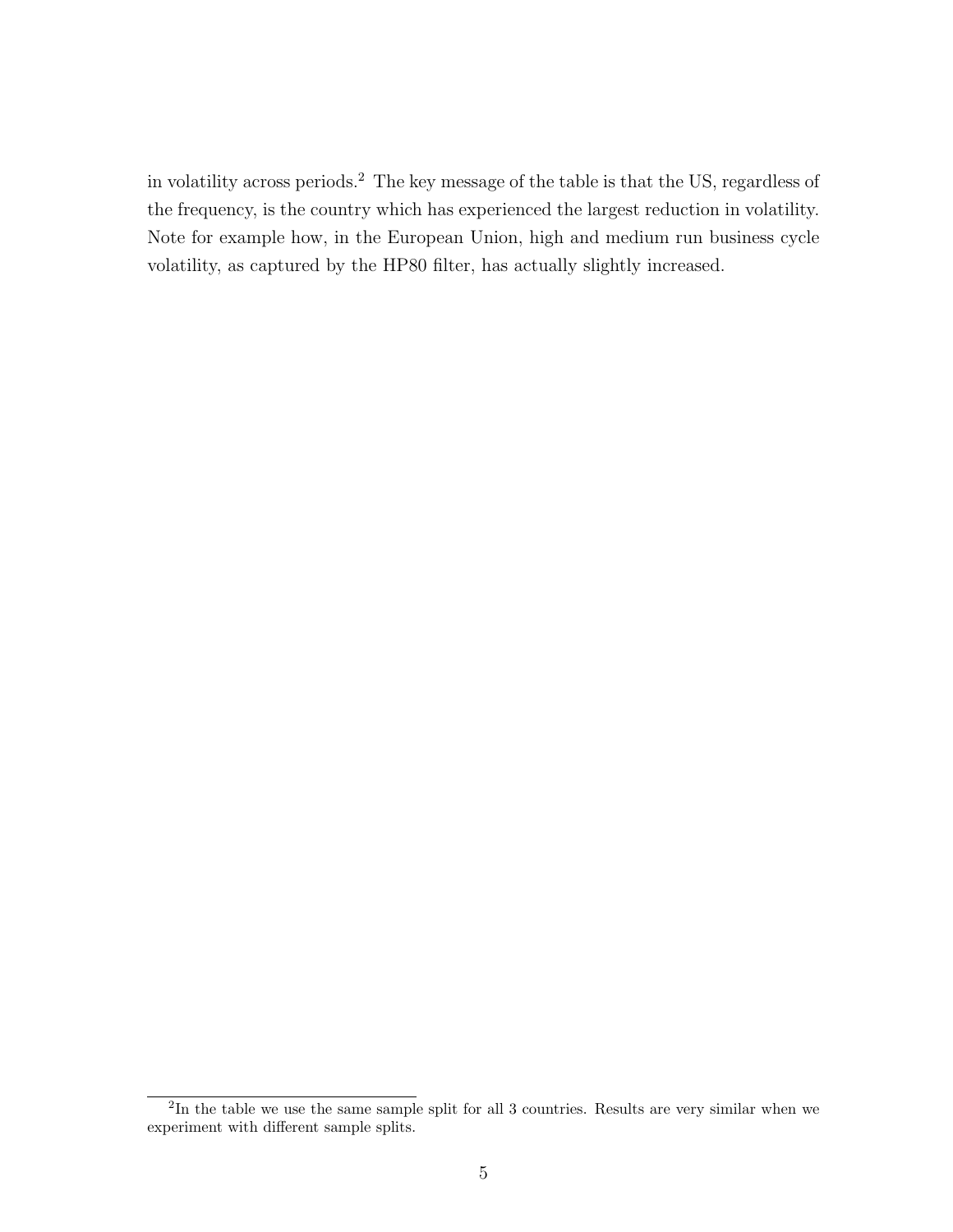|             |                 | Percentage Standard Deviation       |      |         |  |  |
|-------------|-----------------|-------------------------------------|------|---------|--|--|
| Filter      |                 | Country 1960.1-1983.4 1984.1-2005.4 |      | Change  |  |  |
|             |                 |                                     |      |         |  |  |
| Growth rate | US <sup>-</sup> | 1.08                                | 0.51 | $-0.57$ |  |  |
|             | Japan           | 1.25                                | 0.78 | $-0.47$ |  |  |
|             | EU              | 0.77                                | 0.42 | $-0.35$ |  |  |
| HP          | US <sub></sub>  | 1.90                                | 0.96 | $-0.94$ |  |  |
|             | Japan           | 1.68                                | 1.12 | $-0.56$ |  |  |
|             | EU              | 1.08                                | 0.73 | $-0.35$ |  |  |
| <b>HP60</b> | <b>US</b>       | 2.84                                | 1.32 | $-1.52$ |  |  |
|             | Japan           | 2.42                                | 1.56 | $-0.86$ |  |  |
|             | EU              | 1.61                                | 1.31 | $-0.30$ |  |  |
| <b>HP80</b> | <b>US</b>       | 3.15                                | 2.05 | $-1.10$ |  |  |
|             | Japan           | 3.13                                | 2.35 | $-0.88$ |  |  |
|             | EU              | 1.58                                | 1.84 | $+0.26$ |  |  |

Table 1. Changes in volatility of Real GDP cycles in the G3

#### 2.2 The great moderation and US external imbalances

Figure 2 provides some evidence on the timing of the great moderation and the onset of US external imbalances.

The left panel reports estimates of the instantaneous conditional US business cycle volatility obtained fitting a simple GARCH model on the time series for US real GDP. Consistently with the previous literature the panel shows a sharp fall of volatility estimates around 1983-1984.<sup>3</sup> The right panel shows how the US external imbalance started to appear just around that time (data on the US net foreign asset position are from Lane and Milesi-Ferretti, 2006). Obviously this might purely a coincidence and these facts might be completely unrelated; or it might be the case

$$
y_t = \beta_0 + \beta_1 y_{t-1} + \varepsilon_t
$$
  

$$
\sigma_{\varepsilon_t}^2 = \beta_2 + \beta_3 \varepsilon_{t-1}^2 + \beta_4 \sigma_{\varepsilon_{t-1}}^2
$$

where  $y_t$  is the log of US real GDP,  $\varepsilon_t$  is a normal random variable with time varying variance  $\sigma_{\varepsilon_t}^2$  and  $\beta_0, \beta_1, \beta_2, \beta_3, \beta_4$  are parameters to be estimated. The figure reports the estimated path for  $\$ 

<sup>3</sup>We specify the GARCH model as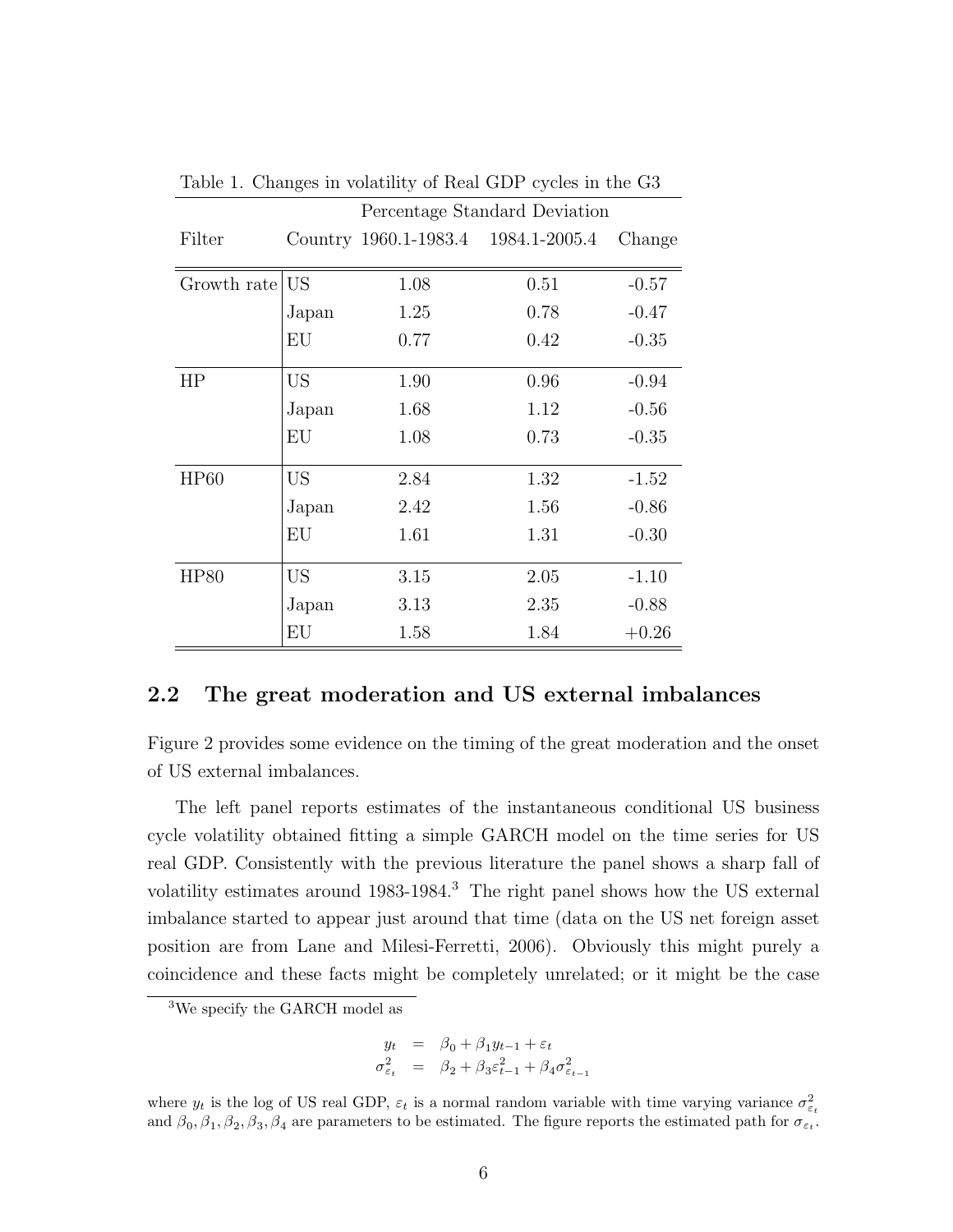

Figure 2: US Business cycle volatility and external imbalances

that some fundamental change in the US or the world economy is responsible for both these phenomena. In this paper we will not explore these possibilities but we will take the decline in volatility as exogenously given and ask how much of the growing external imbalances it can explain. We will do so in the next section with the help of a standard general equilibrium model.

## 3 The model

We consider a version of the standard one-good two-country business cycle model of Backus, Kehoe, and Kydland (1992). One additional assumption we make, relative to the standard model, is that we restrict international asset trade to a single uncontingent bond, as in Baxter and Crucini (1995), and we impose limits on borrowing. In the model agents face country specific shocks and use international borrowing and lending both for smoothing consumption and for allocating investment efficiently. The presence of borrowing limits, together with the persistence of business cycles shocks, makes it hard to perfectly insure country specific shocks and this lack of insurance generates a precautionary saving motive, which is essential for understanding the relation between external imbalances and country specific shock volatilities.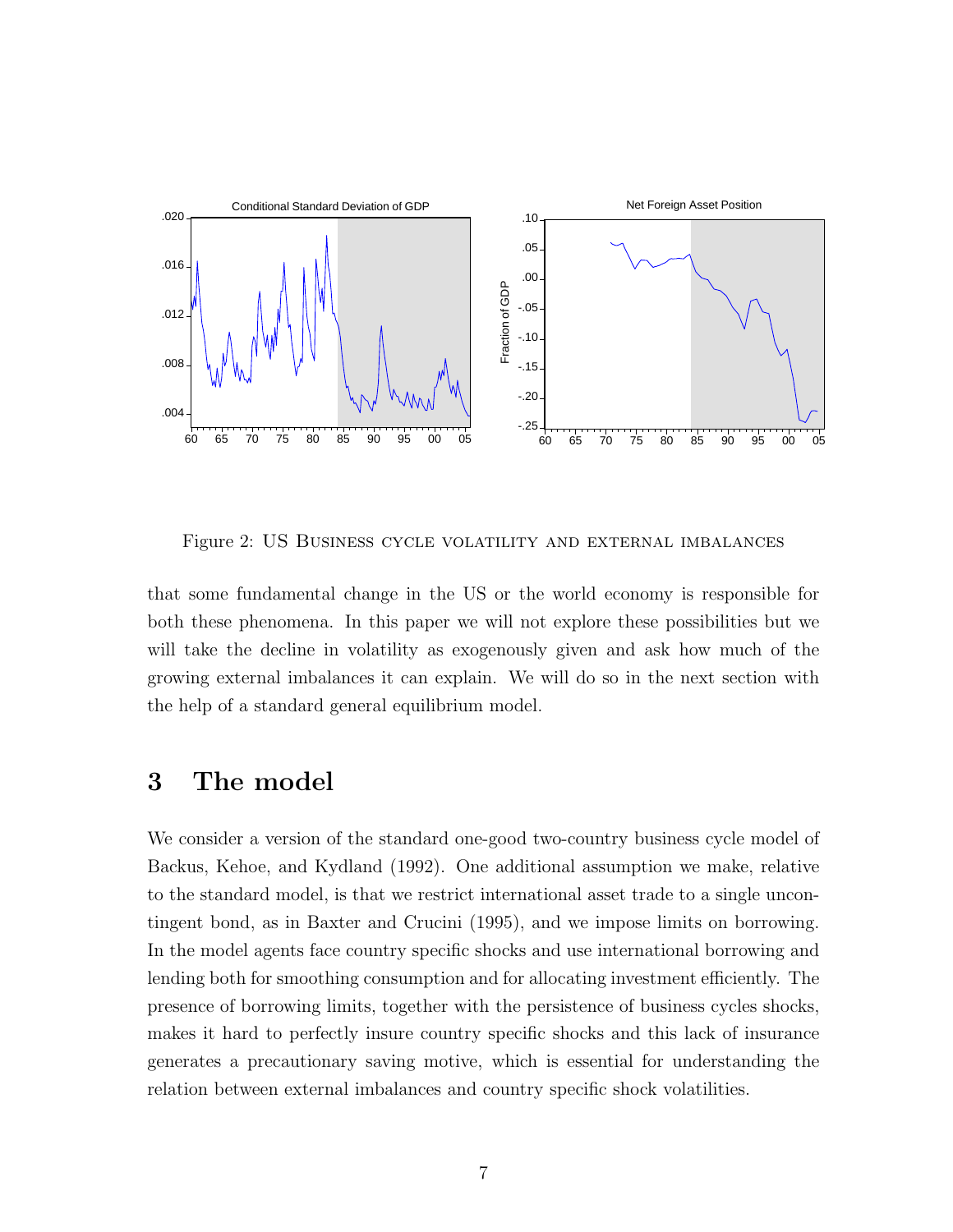The world economy consists of two countries,  $i = 1, 2$ , each inhabited by a large number of infinitely-lived consumers and endowed with a constant returns to scale production technology operated by competitive firms. Time is discrete and each period is a quarter. Throughout the rest of the paper we will refer to US as country 1. The countries produce a single good, and their preferences and technology have the same structure and parameter values. Although the technologies have the same form, they differ in two important respects: in each country, the labor input consists only of domestic labor, and production is subject to country-specific technology shocks.

In each period t, the economy experiences one of finitely many events  $s_t$ . We denote by  $s^t = (s_0, \ldots, s_t)$  the history of events up through and including period t. The probability, as of period zero, of any particular history  $s^t$  is  $\pi(s^t)$ . We assume that idiosyncratic risk within each country is perfectly insured among residents so we can consider a representative consumer in each country who has preferences of the form

$$
\sum_{t=0}^{\infty} \sum_{s^t} \beta^t \pi(s^t) U(c_i(s^t)) \tag{1}
$$

where  $c_i(s^t)$  denotes consumption of the representative consumer in country *i* after history  $s^t$ ,  $U(c) = \frac{c^{1-\gamma}}{1-c}$  $\frac{c^{1-\gamma}}{1-\gamma}$ ,  $\gamma > 0$  is a positive parameter determining risk aversion and intertemporal elasticity of substitution of representative consumers in both countries and  $\beta > 0$  is a positive parameter capturing their rate of time preference. The representative agents in the two countries are endowed with one unit of labor which they supply inelastically to domestic firms<sup>4</sup>, own domestic capital which they rent to domestic firms, trade internationally an uncontingent default-free bond and choose consumption and investment in each state of the world to maximize their expected lifetime utilities, given in (1) subject to the following budget constraints:

$$
c_i(s^t) + x_i(s^t) + b_i(s^t) \le w_i(s^t) + r_i(s^t)k_i(s^{t-1}) + b_i(s^{t-1})R_i(s^{t-1})
$$

and capital accumulation constraints:

$$
k_i(s^t) = (1 - \delta)k_i(s^{t-1}) + x_i(s^t) - \phi k_i(s^{t-1}) \left[ \frac{x_i(s^t)}{k_i(s^{t-1})} - \delta \right]^2
$$

for every  $s^{t-1}$  and  $s^t$ . Here  $w_i(s^t)$  and  $r_i(s^t)$  are the wage and rental rate on capital

<sup>&</sup>lt;sup>4</sup>The assumption of inelastic labor supply is not essential for our purposes.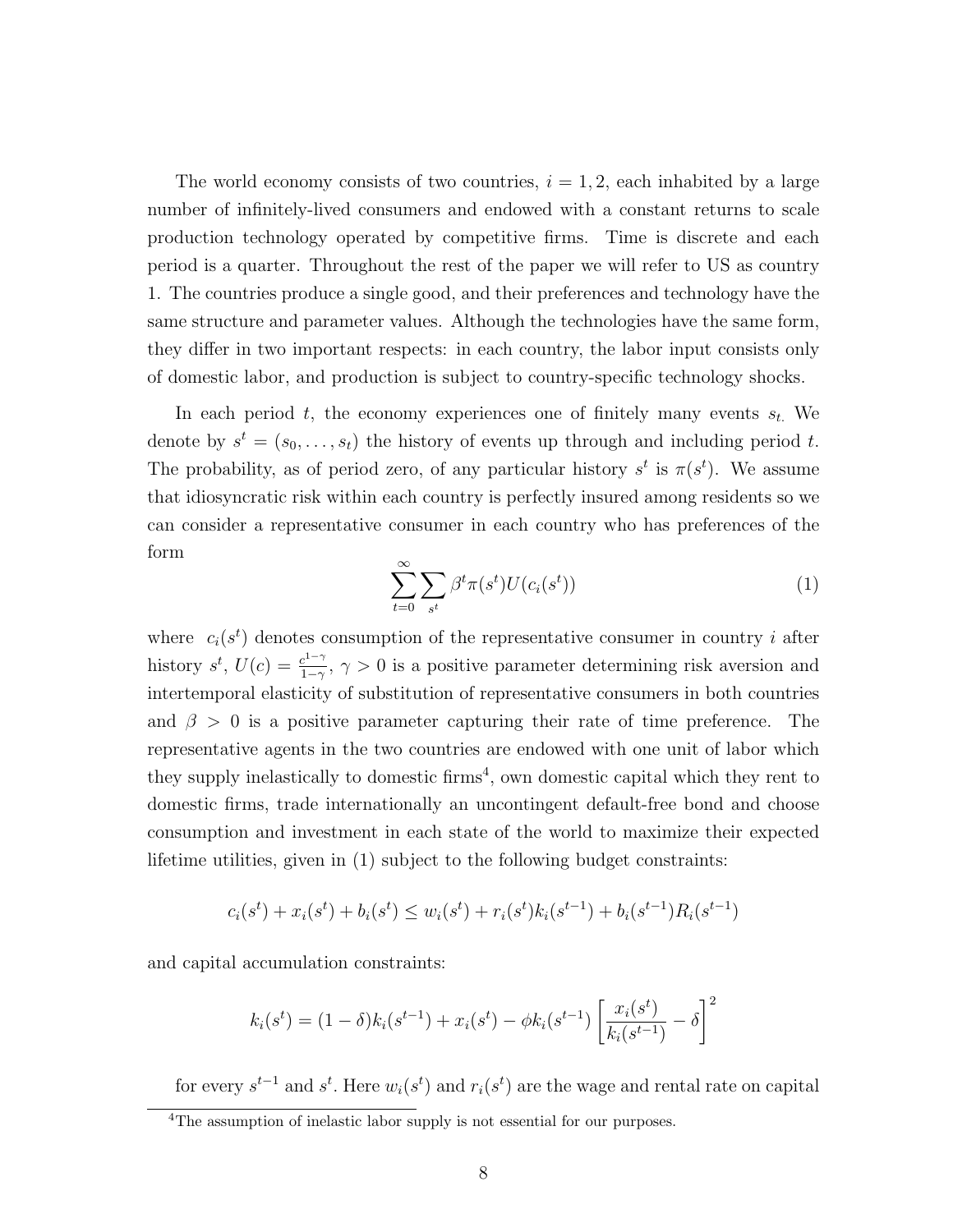in country *i*,  $\delta$  is the depreciation rate of capital,  $x_i(s^t)$  is investment in country *i*,  $\phi$ is a parameter that determines the magnitude of capital adjustment costs,  $R(s^{t-1})$  is the gross interest rate on uncontingent borrowing and lending between period  $t - 1$ and period t,  $b_i(s^t)$  denotes the quantity of uncontingent bonds purchased at t by a consumer in country  $i$ . An important assumption of the model is that countries face fixed limits to their international borrowing. Without these limits the single bond traded in this economy would allow agents to insure very well against country specific shocks (as noted by Baxter and Crucini, 1995) and so the precautionary saving motive, which is crucial for generating the persistence of the external imbalance, would disappear. We assume that constraints on international borrowing have the form  $\frac{b_i(s^t)}{u_i(s^t)}$  $\frac{b_i(s^t)}{y_i(s^t)} \geq -\bar{b}$ , where  $\bar{b}$  is some positive number and  $y_i(s^t)$  is aggregate output in country i.

Finally, competitive firms hire capital and labor to operate a Cobb-Douglas technology and solve the standard static profit maximization problem

$$
\max_{l_i(s^t), k_i(s^{t-1})} A_i(s^t) l_i^{1-\alpha}(s^t) k_i^{\alpha}(s^{t-1}) - w(s^t) l_i(s^t) - r_i(s^t) k_i(s^{t-1}).
$$

where  $\alpha$  is a constant parameter and  $A_i(s^t)$  is a country-specific total factor productivity shock which follows an exogenous process. Note that aggregate output in country *i* at  $s^t$ , denoted by  $y_i(s^t)$ , can be written as a function of domestic labor supply  $l_i(s^t)$  and capital stock installed in country i in the previous period  $k_i(s^{t-1})$ . Since labor is inelastically supplied and equal to 1, we can write GDP in each country as

$$
y_i(s^t) = A_i(s^t)k_i^{\alpha}(s^{t-1})
$$

An equilibrium for this economy is defined as a collection of mappings for prices  $w_i(s^t), r_i(s^t), R(s^t)$ , exogenous processes  $A_i(s^t)$  and quantities  $c_i(s^t), x_i(s^t), k_i(s^t), b_i(s^t)$ such that, when consumers and firms take prices and exogenous processes as given, the quantities solve their optimization problems and such that the markets for consumption/investment goods, capital, labor and bonds clear in each country, in each date  $t$  and in each state  $s^t$ .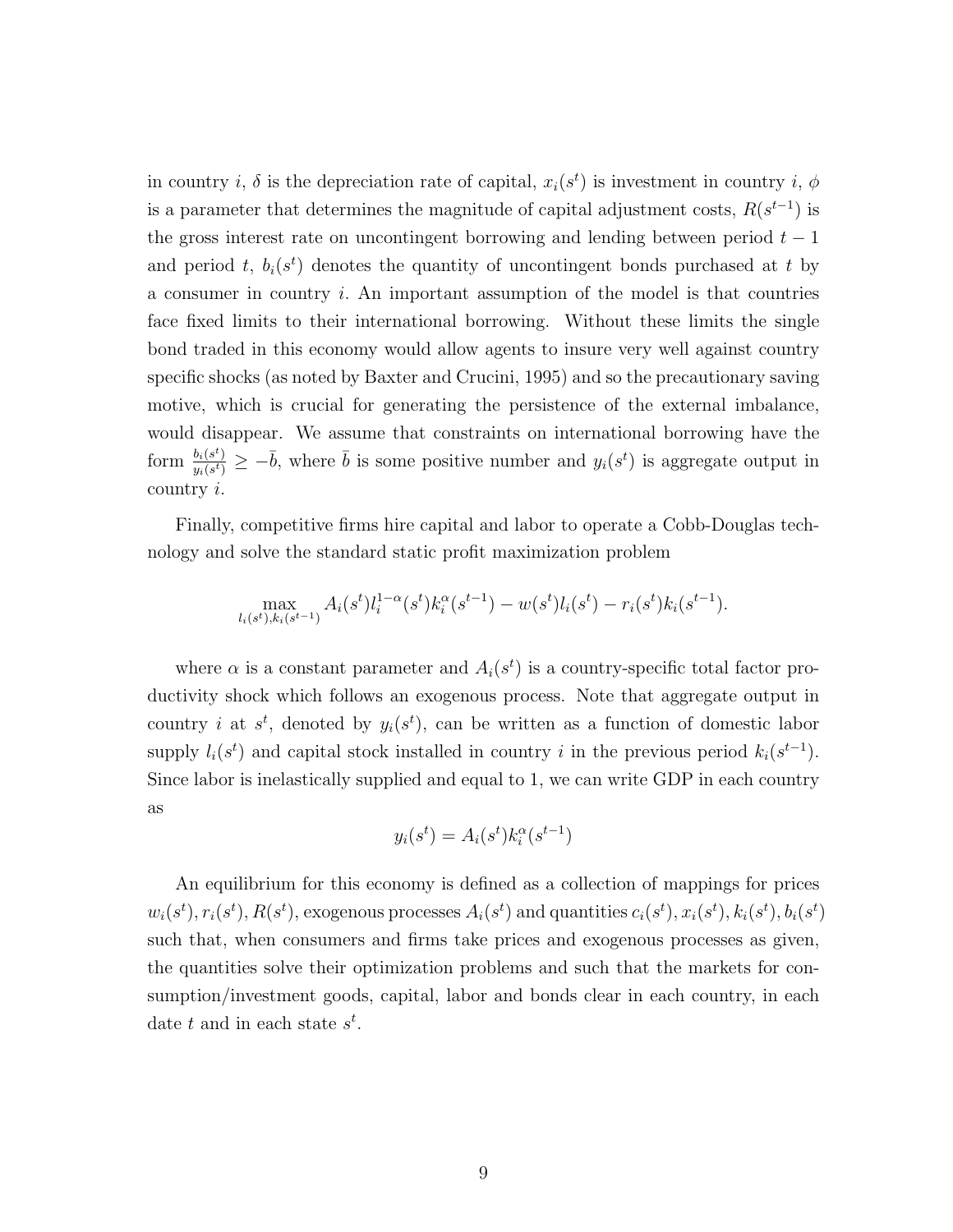## 4 The experiment

We will now use the model just described as a measuring tool to quantify the size and the persistence of the imbalances generated by a country specific reduction in business cycles volatility, as the one experienced by the US and documented in section 2. In order to do so, we first compute equilibria in a completely symmetric world, in which both countries face the same constant volatility of shocks. We then assume that at a given point in time along this equilibrium path, the volatility of US shocks falls to a new constant level and that agents in both countries learn about this change instantaneously. We finally evaluate the expected responses of selected macro variables to this change. Summarizing, we will be computing impulse responses to a change in second moments, as opposed to traditional impulse responses to changes in first moments. To perform this experiment, we will first choose parameter values and then characterize the numerical solution of the model.

### 4.1 Parameters and computation

We need to set values for the preference parameters  $\beta$  and  $\gamma$ , for the technology parameters  $\alpha$ ,  $\delta$  and  $\phi$  and for the borrowing constraint  $\bar{b}$ . We also need to specify an exogenous process for the TFP shocks  $A_i(s^t)$ . The discount factor  $\beta$ , the capital depreciation rate  $\delta$ , the share of capital in production  $\alpha$  and the capital adjustment costs  $\phi$  are set so that a symmetric equilibrium in the model (i.e. an equilibrium in which both countries face equally volatile shocks) displays an average return to capital of 4%, a yearly average capital to GDP ratio of 2.5, an average share of GDP going to capital equal to 36% and investment series which is 3 times as volatile as the GDP series.<sup>5</sup> These values are typical for the US and other major world economies and the structure of the model allow us to easily and precisely identify the parameters. The risk aversion  $\gamma$  and the borrowing constraint parameter b are important for our analysis but there is no obvious data which allow us to precisely identify them. In our benchmark parametrization we set the risk aversion to 5, which is in between the value typically used in macro studies (which use numbers

<sup>5</sup>Note that due the precautionary saving motive in this economy the long run averages of variables are in general different from the value of the variables in the deterministic steady state. For example, for our benchmark parameterization, long run average capital is about 1.7% higher than capital in the deterministic steady state.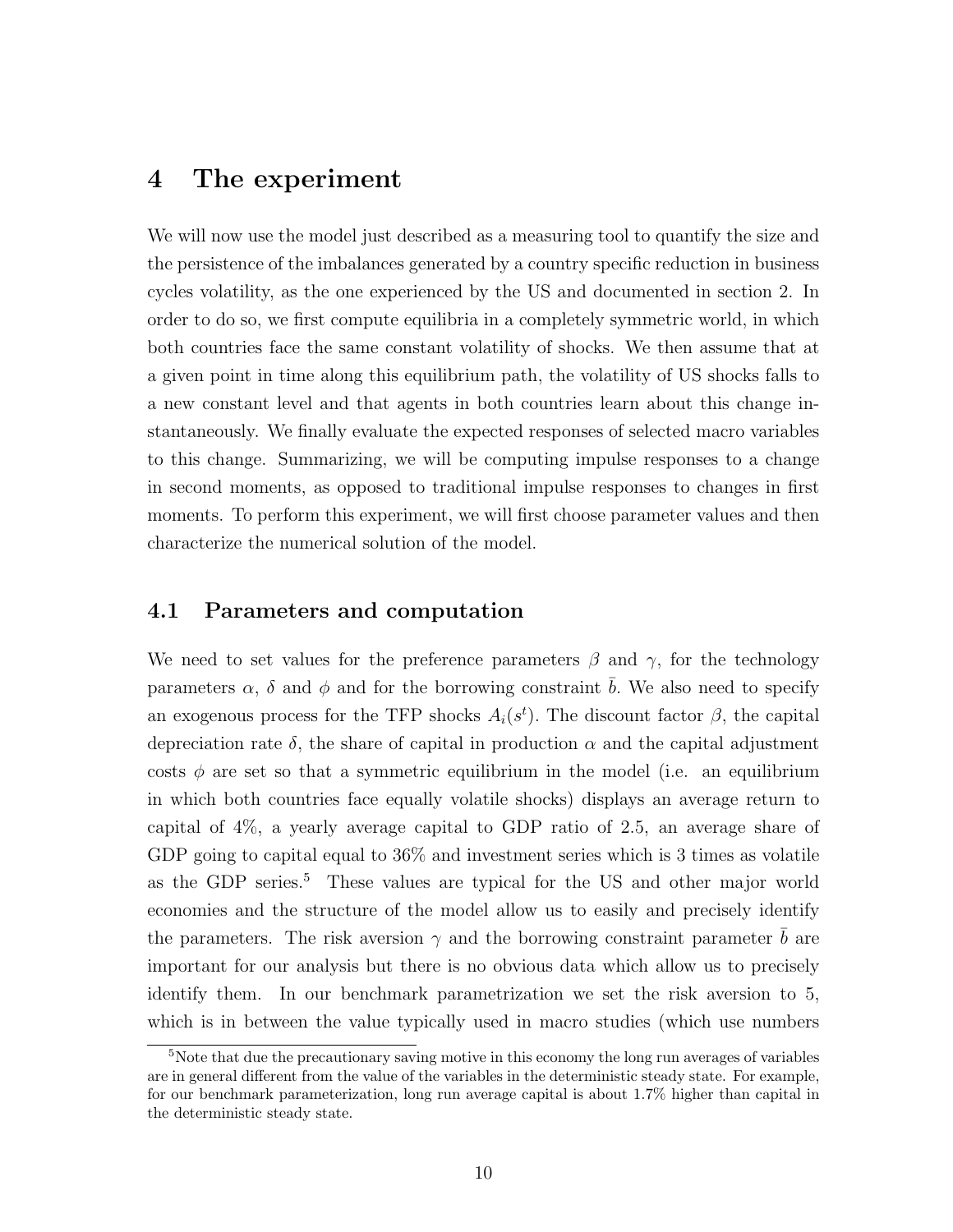around 2) and finance studies (which usually set it to values of 10 or higher). We also limit international borrowing to be less than 100% of GDP. In the sensitivity analysis section below we experiment with different values both for the risk aversion and for limits to international borrowing. The last important input of the model is the stochastic process for TFP shocks. In this class of models it is common to specify it as a bi-variate autoregressive process of the form

$$
\begin{bmatrix}\n\log(A_1(s^t)) \\
\log(A_2(s^t))\n\end{bmatrix} = \begin{bmatrix}\n\rho & \psi \\
\psi & \rho\n\end{bmatrix} \begin{bmatrix}\n\log(A_1(s^{t-1})) \\
\log(A_2(s^{t-1}))\n\end{bmatrix} + \begin{bmatrix}\nM(t)\varepsilon_1(s^t) \\
\varepsilon_2(s^t)\n\end{bmatrix}
$$
\n(2)

where  $\rho$  and  $\psi$  are fixed parameters and  $\varepsilon_i(s^t)$ , are jointly normal shocks with zero mean, variance  $\sigma_{\varepsilon}^2$  and correlation coefficient  $\eta$ , and the term  $M(t)$  is a declining function of time that captures the reduction in business cycles volatility. Note that we model the great moderation as a reduction in volatility in US (country 1) business cycles only and that we keep business cycles volatility in the other country (the rest of the world) constant. In reality, volatility fell also in other countries, but our assumption captures in a simple way the fact, documented in table 1, that in the US the reduction in business cycle volatility has been larger than in other countries.

In the model these shocks are the drivers of business cycles fluctuations including the medium run ones, so we pick the parameters of the process to match statistics for log GDP filtered with a high pass filter (the series labeled HP80 in table 1 above). First we specify  $M(t)$  as follows

$$
M(t) = \begin{cases} 1 & \text{if } t < 1984 \\ 1 - \lambda & \text{if } t \ge 1984 \end{cases}
$$

where  $0 < 1 - \lambda < 1$ ; then choose  $\sigma$  and  $\rho$  to match the persistence and the volatility of HP80 log GDP in the US in the pre-moderation period. Note that the degree of persistence of the shocks is a key parameter as it determines the strength of the precautionary saving motive, so in the sensitivity analysis section we will experiment with different values for  $\rho$ . The parameter  $\lambda$  affects the decline of the ratio of US volatility to foreign volatility. Table 1 reveals that, for HP80 GDP, the ratio fell by about 15% for US versus Japan and by 79% for US relative to the European Union. As a conservative estimate, we set  $\lambda$  so to match a decline of 33%, but we experiment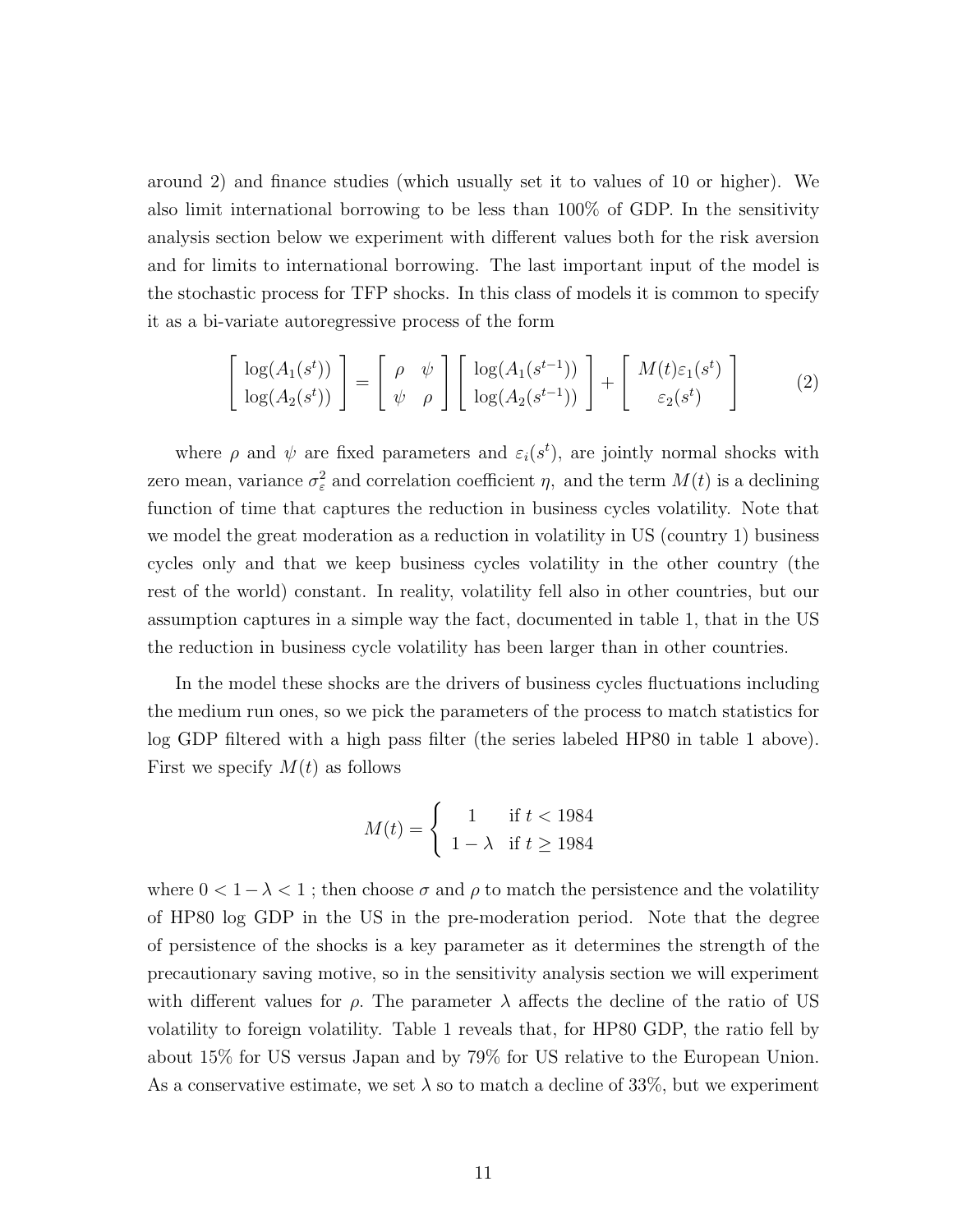with different values.<sup>6</sup> Our results are not very sensitive to the parameters  $\psi$  and  $\eta$ which determine the structure of business cycle co-movement between countries. We simply set  $\psi = 0$  and  $\eta = 0.4$  so that the model reproduces the co-movement of HP80 GDP between US, the European Union and Japan in the 1960-2005 period.<sup>7</sup>

For computational reasons we transform the process (2) into a 9 states Markov chain; the parameters of the states and transition probability matrix of the Markov chain are estimated on simulated data from (2), by a combination of maximum likelihood and method of moments.<sup>8</sup> Table 2 summarizes our benchmark choices of parameter values.

| Table 2. Benchmark Parameter Values |                        |         |  |  |  |  |  |
|-------------------------------------|------------------------|---------|--|--|--|--|--|
| Name                                | Symbol Value           |         |  |  |  |  |  |
| Preferences and Technology          |                        |         |  |  |  |  |  |
| Discount Factor                     | $\beta$                | 0.9895  |  |  |  |  |  |
| Risk Aversion                       | $\gamma$               | 5       |  |  |  |  |  |
| Capital share                       | $\alpha$               | 0.36    |  |  |  |  |  |
| Depreciation rate                   | δ                      | 0.0255  |  |  |  |  |  |
| Capital Adjustment Cost             | Ф                      | 0.2     |  |  |  |  |  |
| Borrowing limit                     | $\bar{b}$              | $100\%$ |  |  |  |  |  |
| TFP Shocks                          |                        |         |  |  |  |  |  |
| Persistence                         | $\rho$                 | 0.98    |  |  |  |  |  |
| Spillover                           | $\psi$                 | 0.0     |  |  |  |  |  |
| Standard deviation                  | $\sigma_{\varepsilon}$ | 0.0075  |  |  |  |  |  |
| Standard deviation ratio decline    | $\lambda$              | 0.33    |  |  |  |  |  |
| Correlation                         | η                      | 0.4     |  |  |  |  |  |

Note finally that, since we are interested in capturing the effect of changes in volatilities, we cannot numerically compute equilibria of this model using linearization based methods, as, in such methods, individuals' and firms' decision rules are independent from second moments of the shocks. We instead compute decision rules

<sup>&</sup>lt;sup>6</sup>The parameter  $\lambda$  also affects the post-1984 population mean of productivity shocks in US. In order to abstract from this effect in all our experiments we rescale the post-1984 US productivity shocks so that their population mean is equal to the pre-1984 mean.

<sup>7</sup>Although there is some evidence that cross country business cycle correlation has actually declined through time (see Heathcote and Perri, 2004) in this experiment we keep it fixed to focus on the effects of the decline in volatility.

<sup>8</sup>Details of the estimation procedure together with the states and the transition probabilities of the Markov chain are available upon request.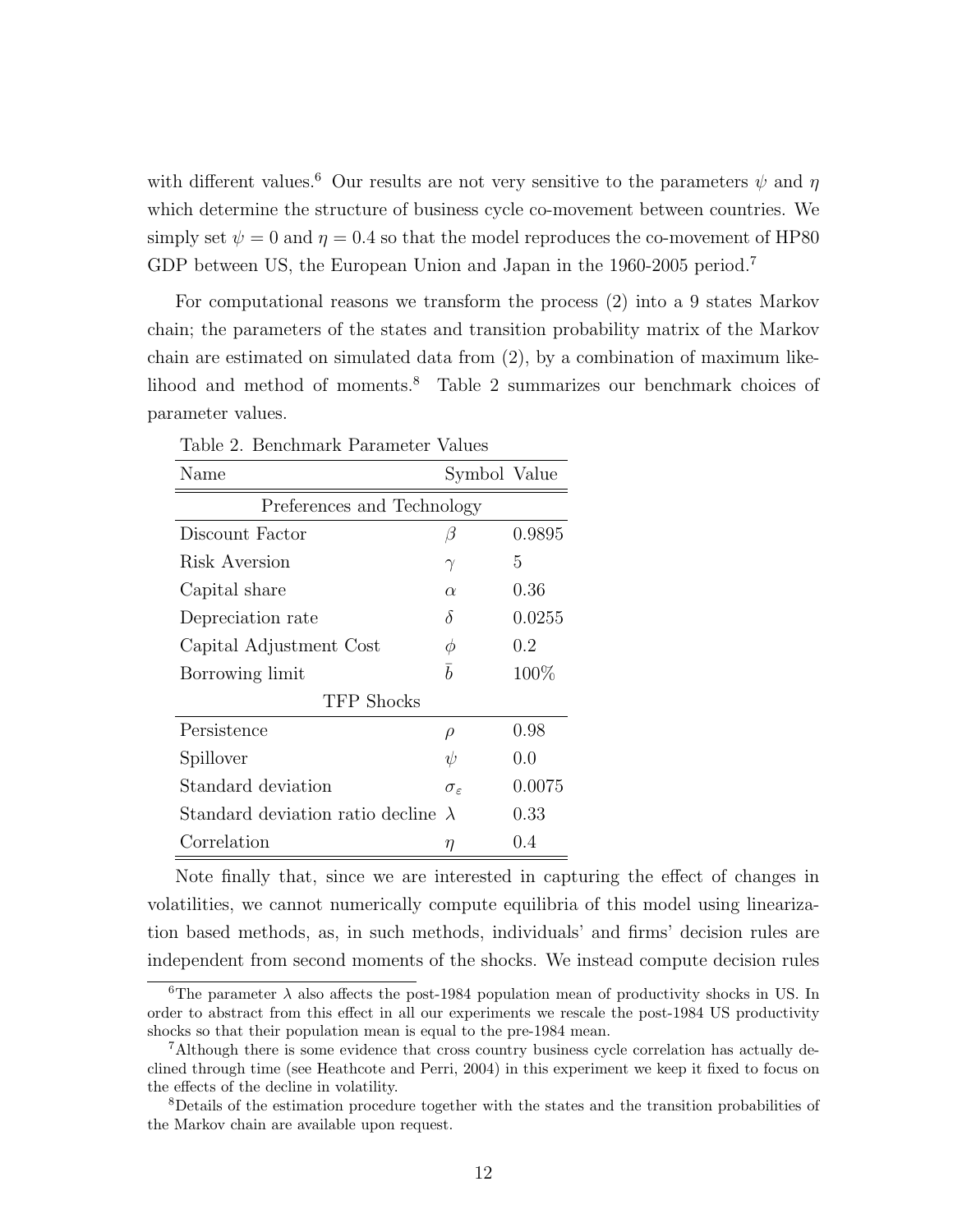using a global solution method that is designed to generate close approximations to true equilibrium allocations across a large portion of the state space; in particular we solve the model by approximating policy functions for consumption  $c_i(s^t)$ , investment  $x_i(s^t)$ , bond purchases  $b_i(s^t)$  and price functions  $w_i(s^t)$   $r_i(s^t)$ ,  $R(s^t)$  as piecewise bi-linear functions defined over a state space which consists of productivities  $A_i(s^t)$ , installed capital  $k_i(s^{t-1})$  and bond holdings  $b_i(s^{t-1})$ .

## 4.2 Main results

Figure 3 shows the 60 years expected responses of key variables to a reduction in US volatility. As we discussed in the previous section, we assume that in the first quarter of 1984 the standard deviation of the innovations of US productivity shocks unexpectedly falls by 33% and then it stays constant at the new lower level for ever.<sup>9</sup> Panels 1 and 2 contain our key results and show that, in response to a reduction in the shocks volatility, US expects (averaging across possible shock realizations) a persistent negative net foreign asset position, which reaches, 25 years after the volatility reduction, about 4.5% of GDP. Panel 2 in figure 2 suggests that the current US imbalances are about 24% of GDP, so our proposed channel could explain about 20% of the current total US external debt. Keep in mind, however, that the net foreign asset position in figure 2 includes also position with developing countries (such as China) and oil exporting countries which are not explicitly modeled here. If one focuses only on the US external debt with Japan and the European Union, our estimate of the imbalance in 2004 is about 12% of GDP, suggesting that our story could explain around one third of the external imbalances of US with other developed economies.<sup>10</sup> Note finally that the external imbalance increase rapidly initially but

<sup>&</sup>lt;sup>9</sup>The responses displayed in the figures are averages over a large number of model simulations. In each simulation we start with both countries with identical shocks and with identical capital stock equal to the deterministic steady state. We then simulate both economies for 300 periods with shocks having equal variance (so the average capital stock reaches its long run value) and in period 300 (which in panels 1 through 6 corresponds to the first quarter of 1984) we reduce the variance of the US shocks.

 $10$ In order to compute the foreign asset position of US with Japan and the European Union only, one needs data on bilateral net foreign asset positions which are not readily available in standard data sources for all types of assets. We estimated that position to be 12% by first computing the US net foreign asset position vis-à-vis the European Union and Japan for securities only (including debt and equity) derived using data from the Treasury International Capital (TIC) reporting system. We then assumed that the ratio of the US net foreign asset position vis- $\grave{a}$ -vis the rest of the world to the US foreign asset position vis-à-vis Europe and Japan, is the same when calculated for all assets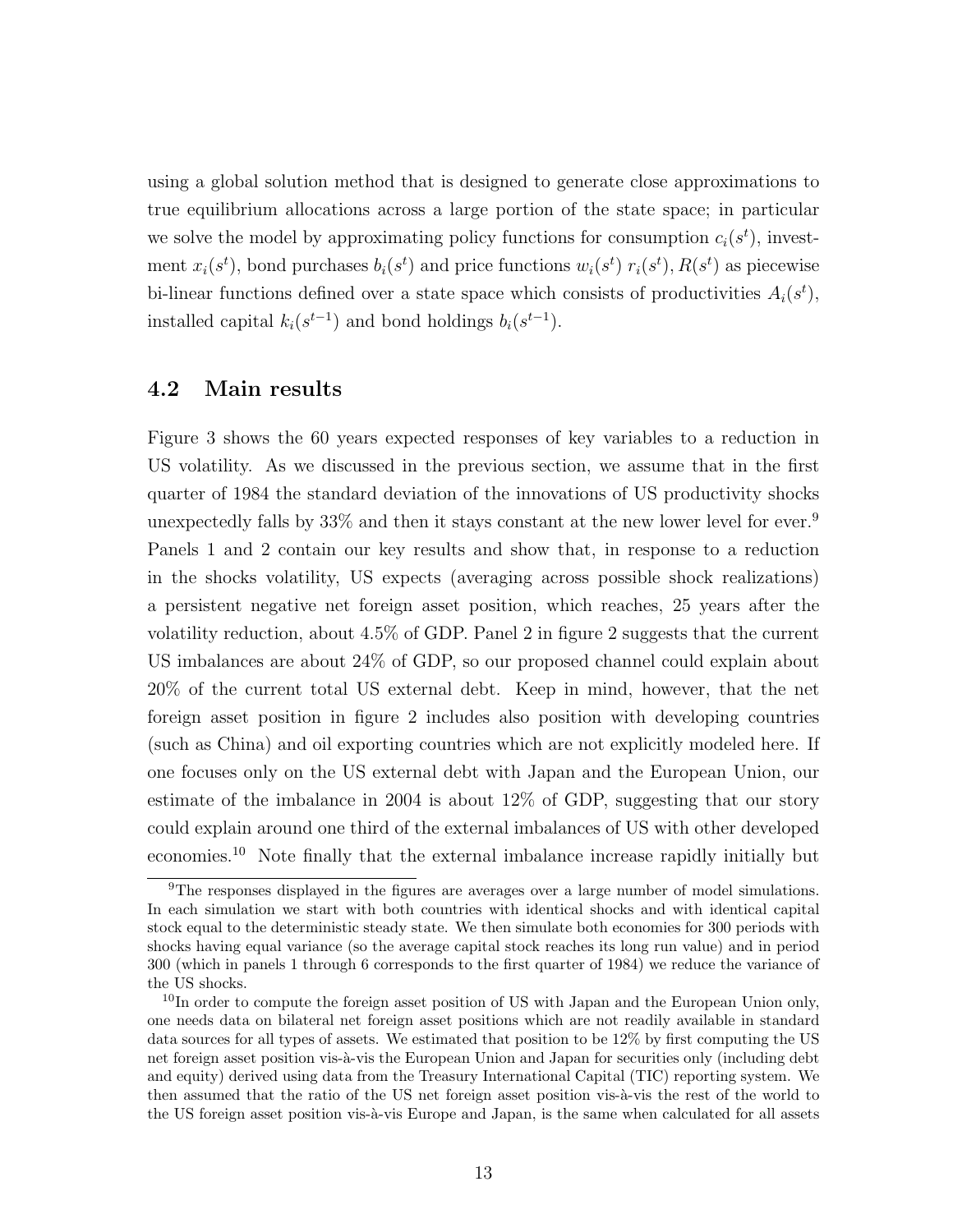then stabilizes. By year 2100 (not shown in the graph) the expected imbalance is constant at a level of 7% of GDP.

In order to understand the dynamics leading to the imbalance, in panels 3 through 6 we report the expected paths of investment, capital stock, consumption and real interest rate. Since US consumers hold all claims to US GDP, a fall in US GDP volatility diminishes their risk and their precautionary saving motive. This effect makes them more "impatient" as they prefer current over future consumption. This preference is reflected in the declining path of US consumption.(see panel 5). How do US consumers obtain higher current consumption in exchange for future consumption?

There are two ways they can do it: one is by reducing capital stock, the other is by borrowing on international markets. Because of the presence of adjustment costs, the reduction of the capital stock is implemented only gradually, so initially US consumers will borrow heavily on international markets (see panels 1 and 2 which show that, for the first 20 years after the shocks, the current account balance remains low and the net foreign asset position declines rapidly). This drives up the international interest rate  $R(s^t)$  and this increase makes investment and capital stock fall in the foreign country as well.<sup>11</sup> In other words, foreigners substitute domestic capital with international bonds as international bonds now pay a higher interest rate. Over time the fall in US capital stock and US foreign assets increases the exposure of US consumers to risk and thus reduces their "impatience" ; as a consequence their demand for current consumption falls, they are able to finance their consumption path simply from the reduction in investment and they no longer need to use international markets. In panel 3 observe that around year 2020 the current account deficit is negligible. This also stops the upward pressure on the interest rates and the decline of investment abroad.

To understand the final effects of the change it is helpful to observe panel 5, which reports the consumption patterns. The panel shows that both countries achieve higher, relative to the pre-moderation period, levels of consumption. Notice, however, that countries enjoy the additional consumption in different times and for different reasons. US residents face lower income risk in the process, become effectively more

and for securities only.

<sup>&</sup>lt;sup>11</sup>There is no long-run growth in the model. If there were, there would not be a reduction in the capital stock its growth would slow down growth.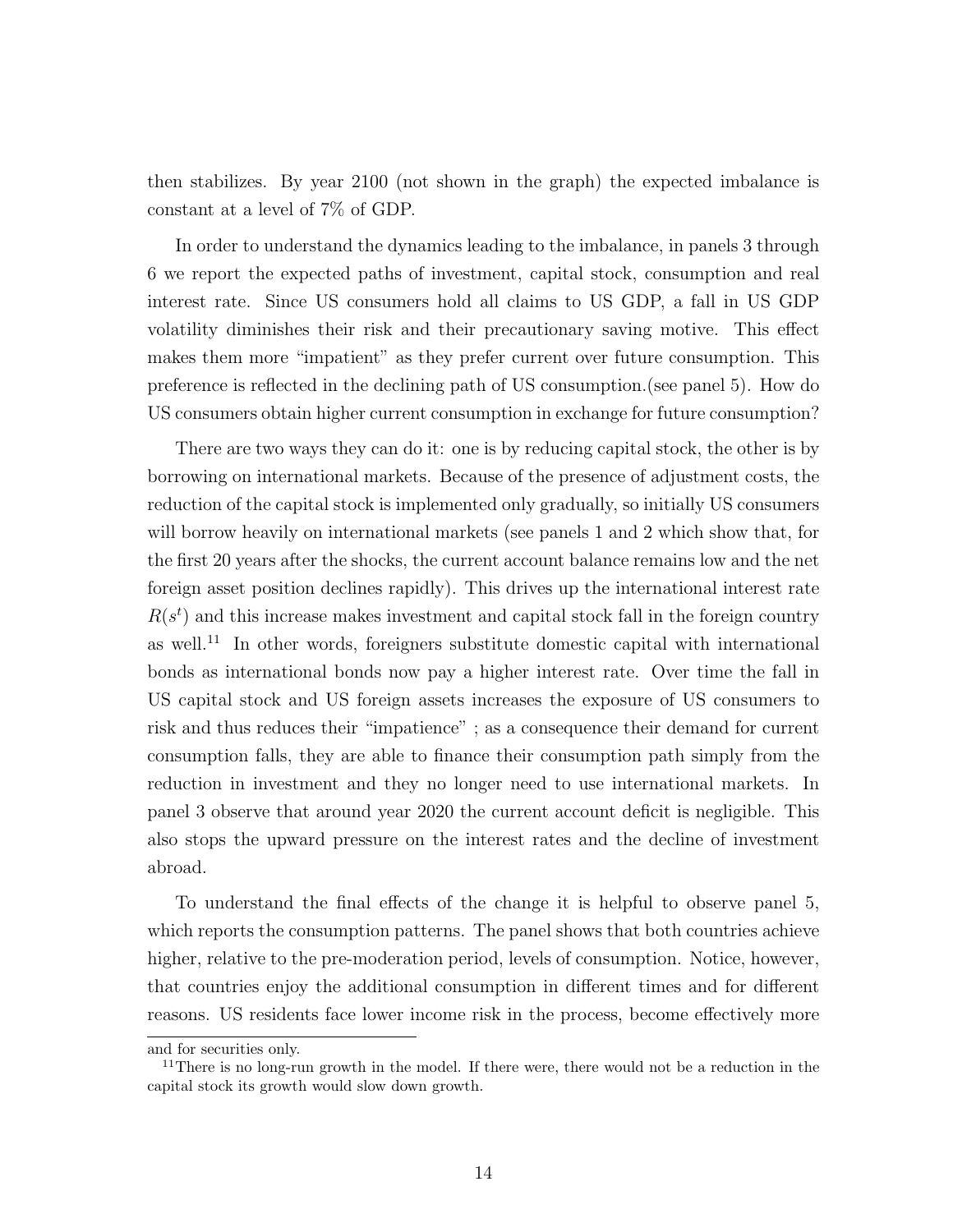

Figure 3: IMPULSE RESPONSES TO A REDUCTION IN US VOLATILITY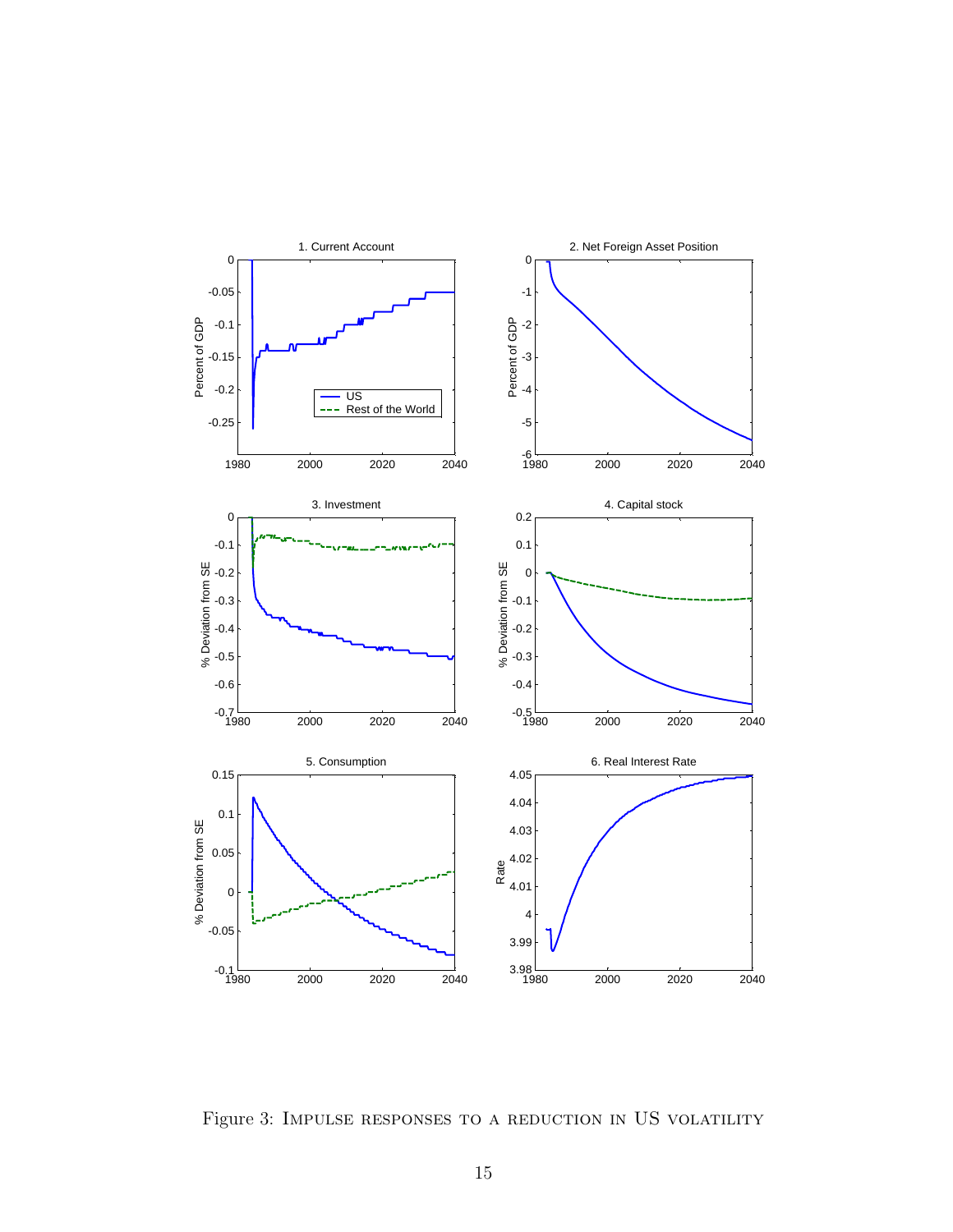impatient, so find it optimal to enjoy the extra consumption early in time, by borrowing on international markets and slowly running down their capital stock. The foreign country instead does not face a reduction in its volatility but faces an increase on the international interest rates so it will find optimal to increase saving and enjoy higher consumption later in time. This inter-temporal redistribution of consumption requires transfers of resources from the rest of the world to the US in the early periods and the reverse transfers in the later periods; in equilibrium the early transfers from the rest of the world to the US show up as US current account deficits while the late transfers from the US to the rest of the world show up as interest payments on the accumulated US external imbalance.

Intuition about the final outcome can also be gained by thinking of this issue as a portfolio problem. Residents of both countries are forced to hold their own risky capital but can trade a risk free asset in zero net supply. It is immediate to show that when the risky assets have the same characteristics and agents have the same preferences the only possible long run equilibrium portfolio is the one in which residents of both countries hold a 0 amount of the bond, i.e. an equilibrium in which there are no long run imbalances. But when the US domestic assets become less risky (without changing its expected return) then US residents would like to rebalance their portfolio in favor of the risky asset. One way they can do so is by going short in the bond; foreign agents, on the other hand, will be happy to hold additional bonds if they pay a higher return. So an equilibrium long run portfolio after the US faces a reduction in volatility would involve the US being short in bonds, the rest of the world being long on bonds and a real interest rate higher relative to the one in the symmetric equilibrium. This is exactly what the impulse responses suggest is going to happen to country portfolios in the long run.

One final consideration should be devoted to the effects that the fall in volatility has on the long run allocation of capital. Panels 3 and 4 show that in the long run capital falls in both economies but in the US it falls more than in the rest of the world so that the US share of world capital falls. This last aspect might seem puzzling if one realizes that after the great moderation the US capital has the same expected return as the one in the rest of the world but is less risky so one would expect US share of world capital to rise. The friction that prevents this from happening here is the lack of diversification, that is the fact that all claims to US income are held by US residents. Since they are the only ones who face the reduction in risk, their desired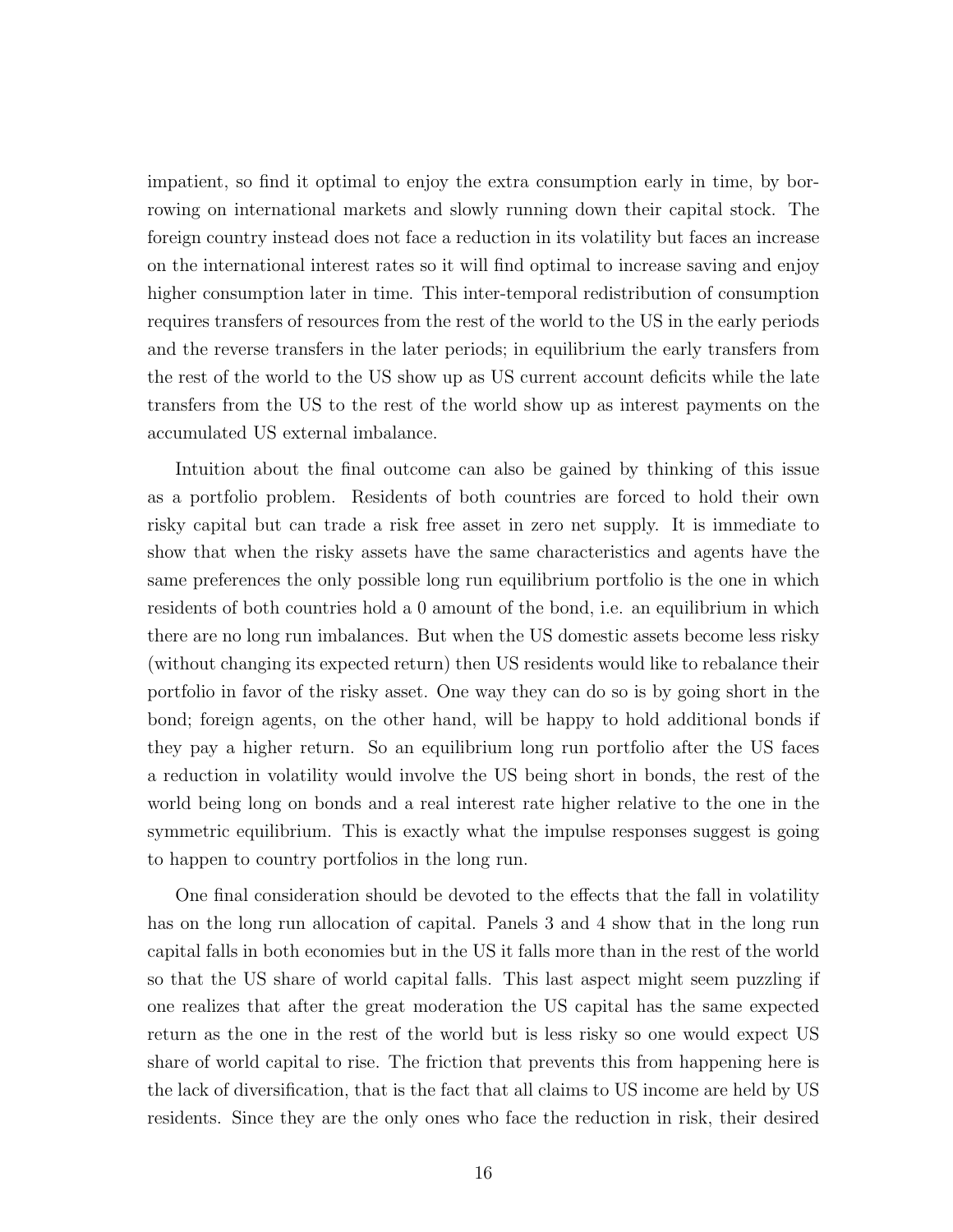stock of buffer assets falls and this is reflected in the fall in the US capital stock. We conjecture that in a model in which agents can also choose between holding domestic and foreign capital a country specific reduction in volatility might lead to a surge in investment in that country and possibly to a larger imbalance.

### 4.3 Sensitivity analysis

In this section we check how sensitive our findings are to changes in parameter values. The goal is to identify the elements which determine the quantitative importance of our channel. In particular we examine how the response of external imbalances to reduction in volatility changes when we change the risk aversion, the limits to international borrowing, the persistence of international shocks and the extent of the great moderation.

As our main interest is the size of the external imbalance induced by the great moderation, for every alternative parametrization we report the size of the net foreign asset position in 2010, that is 25 years after the onset of the great moderation

| Table 5. Sensitivity of US imparances (70 Of GDT) to |                                            |                                                 |  |                                                                     |        |  |  |
|------------------------------------------------------|--------------------------------------------|-------------------------------------------------|--|---------------------------------------------------------------------|--------|--|--|
|                                                      | Risk Aversion, $\sigma$                    |                                                 |  |                                                                     |        |  |  |
|                                                      |                                            | $\sigma = 2$ $\sigma = 5$ $\sigma = 8$          |  |                                                                     |        |  |  |
| Imbalance $1.8$ $4.5$ $5.0$                          |                                            |                                                 |  |                                                                     |        |  |  |
|                                                      | Borrowing Constraint ( $\%$ of GDP) b      |                                                 |  |                                                                     |        |  |  |
|                                                      |                                            |                                                 |  | $\bar{b}=0$ $\bar{b}=.7$ $\bar{b}=1$ $\bar{b}=1.3$ $\bar{b}=\infty$ |        |  |  |
| Imbalance 0                                          |                                            |                                                 |  | 3.6 4.5 5.4                                                         | $-0.2$ |  |  |
|                                                      | Persistence of shocks, $\rho$              |                                                 |  |                                                                     |        |  |  |
|                                                      | $\rho = 0.96$ $\rho = 0.98$ $\rho = 0.993$ |                                                 |  |                                                                     |        |  |  |
| Imbalance $2.4$ $4.5$ $9.0$                          |                                            |                                                 |  |                                                                     |        |  |  |
|                                                      | Fall in US volatility, $\lambda$           |                                                 |  |                                                                     |        |  |  |
|                                                      |                                            | $\lambda = 1/4$ $\lambda = 1/3$ $\lambda = 1/2$ |  |                                                                     |        |  |  |
| Imbalance $3.9$ $4.5$ $7.0$                          |                                            |                                                 |  |                                                                     |        |  |  |

Table 3. Sensitivity of US imbalances  $(\%$  of CDP) to

The first row examines the effect of the risk aversion. Note how at lower level of risk aversion the external imbalance generated by our mechanism is substantially smaller. When US agents are less risk averse they reduce less their precautionary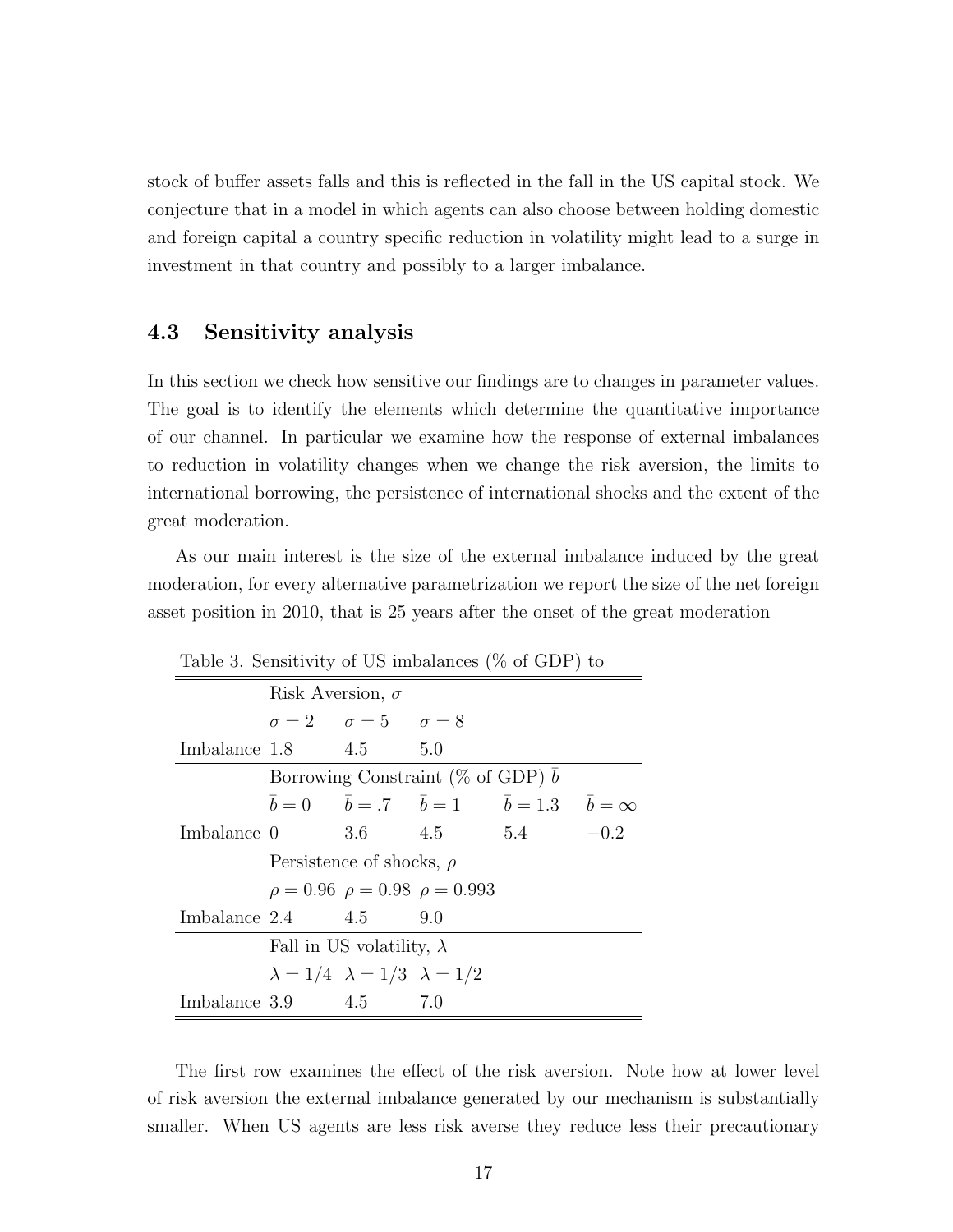saving in response to the reduction of risk; as a consequence their desire to consume early is reduced and so are their external imbalances. The second row highlights the effect of the tightness of borrowing constraint. The effect of reduction in volatility on the external imbalance is non linear in the borrowing constraints. Obviously when the constraints are set to 0 no borrowing is allowed and the response to US imbalances to changes in volatility is 0. When constraints are initially relaxed some borrowing is possible. As the constraints relax US consumers can reduce their precautionary balance more in response to a fall in volatility and so the fall in volatility generates an imbalance which is larger the looser the constraint is. But as the constraints get very loose so that they no longer bind in equilibrium, the economy gets arbitrarily close to full risk sharing (see for example Baxter and Crucini, 1995). In a full risk sharing equilibrium agents no longer have a precautionary saving motive and so the reduction in the buffer stock of saving and the corresponding long run imbalances do not emerge in response to a change in volatility

The next row shows that the persistence of the shocks plays an important role. When shocks are very persistent precautionary motive is strong (as these shocks are hard to self insure) and thus a reduction in shock volatility causes a large fall in the precautionary motive and a large imbalance. Notice that when  $\rho$  is set to .993 the imbalance reaches about  $9\%$  of GDP<sup>12</sup>. When shocks are less persistent they are easier to insure so agents hold less of a precautionary buffer and as a consequence the reduction in shock volatility generates a much smaller imbalance.

Finally the last row shows that, not surprisingly, the larger the reduction in volatility, the larger the imbalance. When US volatility falls by 50% (instead of 33 % as in the benchmark case) the imbalance reaches 7% of GDP. If instead the reduction in volatility is only 25% the imbalance falls to 3.9%.

# 5 Conclusions

We have presented a simple framework to evaluate how much of the current US imbalance can be explained by the "great moderation", that is the reduction in business cycle volatility that started in the mid 1980s and which has affected the US more

<sup>&</sup>lt;sup>12</sup>The value of .993 is the highest we can set in our numerical procedure.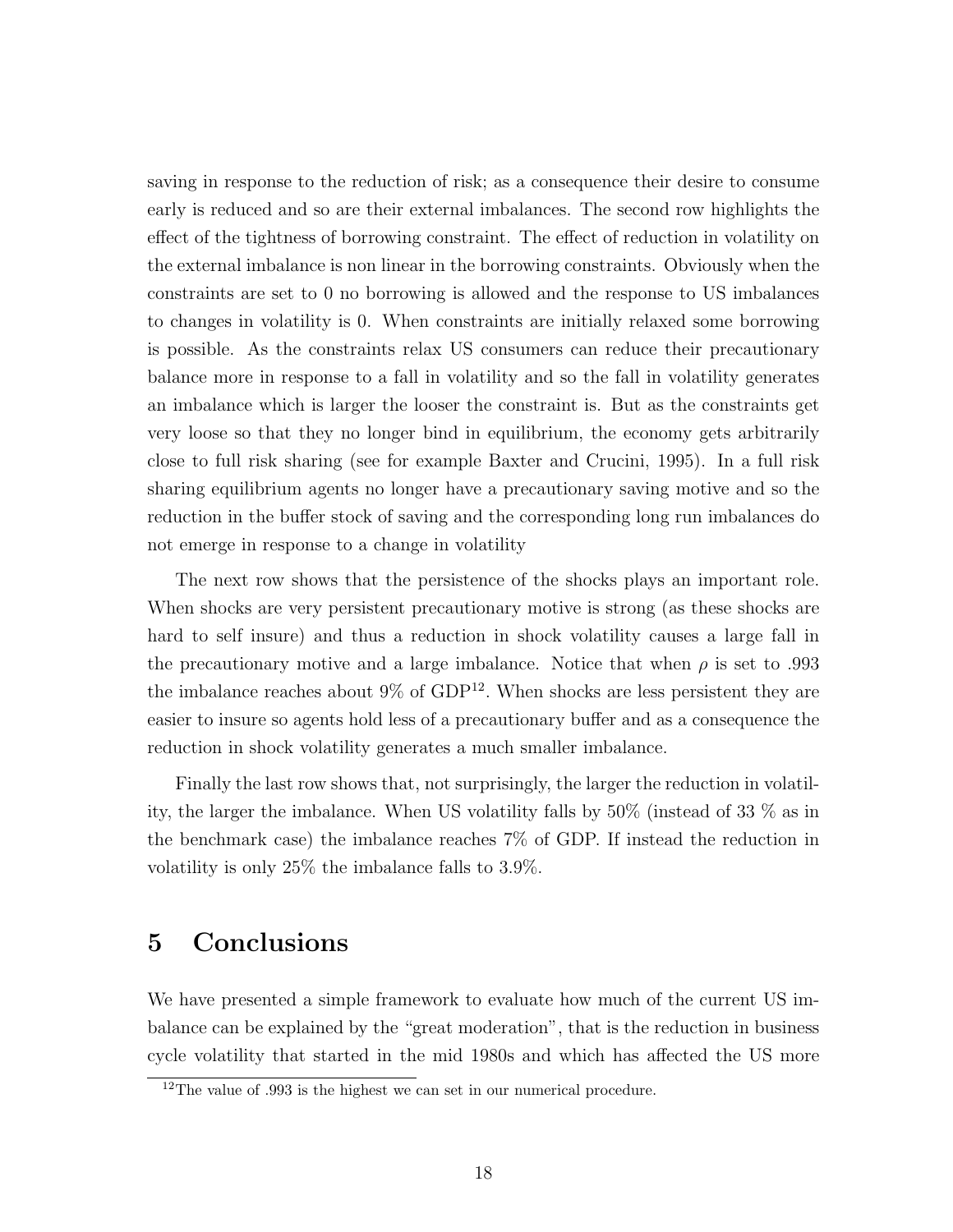than its partners. We find that, ceteris paribus, the great moderation could be responsible for about 20% of the current US external imbalance. Our study suggests that the this part of the external imbalance deriving from the great moderation is not pathological and it does not require any correction but rather the opposite; it arises so that in a world with limited insurance possibilities agents can share the benefits of a unilateral reduction in volatility. We want to stress that our conclusion applies only to a fraction of the current US external imbalances. Understanding the causes and consequences of the remaining (and large) part of those imbalances remains a hotly debated and important research question.

Finally our empirical analysis is only limited to the US and our theoretical framework is exceedingly simple as we assume that the only internationally traded asset is a non contingent bond. In on-going work (Fogli and Perri, 2006) we extend this study in both directions, by examining the link between macroeconomic volatility and external imbalances in a large cross section of countries (in emerging countries where macroeconomic volatility is greater the effects we described might be quantitatively more important) and by considering a richer asset market structure where we allow for international diversification through stocks.

# References

- [1] Aiyagari, Rao (1994), "Uninsured Idiosyncratic Risk and Aggregate Savings". Quarterly Journal of Economics, 59(3), 659-84
- [2] Ahmed, Shaghil, Andrew Levin, and Beth Anne Wilson (2002), "Recent U.S. Macroeconomic Stability: Good Policies, Good Practices, or Good Luck?" Board of Governors of the Federal Reserve System, International Finance Discussion Paper 2002-730 (July).
- [3] Arias, Andres, Gary Hansen and Lee Ohanian (2006), "Why Have Business Cycle Fluctuations Become Less Volatile?", NBER Working Paper No. 12079.
- [4] Backus, David, Patrick Kehoe, and Finn Kydland (1992), "International Real Business Cycles", Journal of Political Economy, 100, pp. 745—775.
- [5] Backus, David, Espen Henriksen, Frederic Lambert, and Chris Telmer (2006), "Current Account Fact and Fiction", Manuscript, NYU Stern School of Business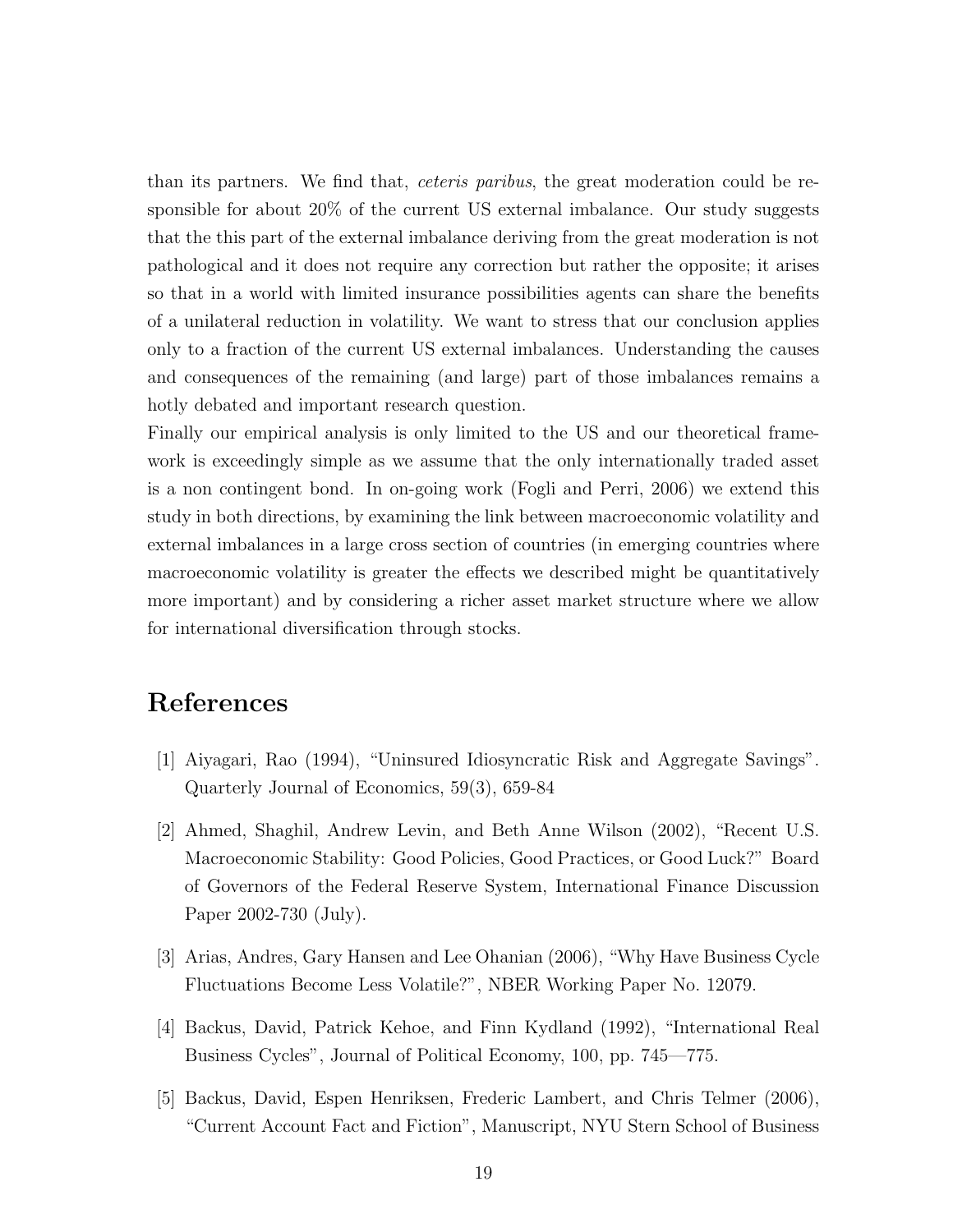- [6] Baxter, Marianne and Mario Crucini (1995), "Business Cycles and the Asset Structure of Foreign Trade", International Economic Review, 36, pp. 821—854.
- [7] Bernanke Ben (2004), "The Great Moderation", Speech at the meetings of the Eastern Economic Association, Washington, DC, Federal Reserve Board
- [8] Blanchard, Olivier, and John Simon (2001), "The Long and Large Decline in U.S. Output Volatility," Brookings Papers on Economic Activity, 1, pp. 135-64.
- [9] Caballero, Ricardo, Emmanuel Farhi and Pierre-Olivier Gourinchas (2006), "An Equilibrium Model of "Global Imbalances" and Low Interest Rates", NBER Working Paper No. 11996
- [10] Comin, Diego and Mark Gertler (2005), "Medium-Term Business Cycles", American Economic Review, Forthcoming
- [11] Edwards, Sebastian (2005),"Is the U.S. Current Account Deficit Sustainable? And If Not, How Costly is Adjustment Likely To Be?", NBER Working Paper No. 11541
- [12] Fogli, Alessandra and Fabrizio Perri (2006), "Macroeconomic Volatility and External Imbalances", Manuscript, Federal Reserve Bank of Minneapolis
- [13] Heathcote, Jonathan and Fabrizio Perri (2004), "Financial globalization and real regionalization," Journal of Economic Theory, 119(1), pp. 207-243
- [14] Lane, Philip and Gian Maria Milesi-Ferretti (2006), "The External Wealth of Nations Mark II: Revised and Extended Estimates of Foreign Assets and Liabilities,1970–2004," The Institute for International Integration Studies Discussion Paper 126
- [15] Leduc, Sylvain and Keith Sill (2003), "Monetary policy, oil shocks, and TFP: accounting for the decline in U.S. volatility," Working Paper 03-22, Federal Reserve Bank of Philadelphia
- [16] McConnell, Margaret, and Gabriel Perez-Quiros (2000), "Output Fluctuations in the United States: What Has Changed since the Early 1980s?" American Economic Review, 90, pp. 1464-76.